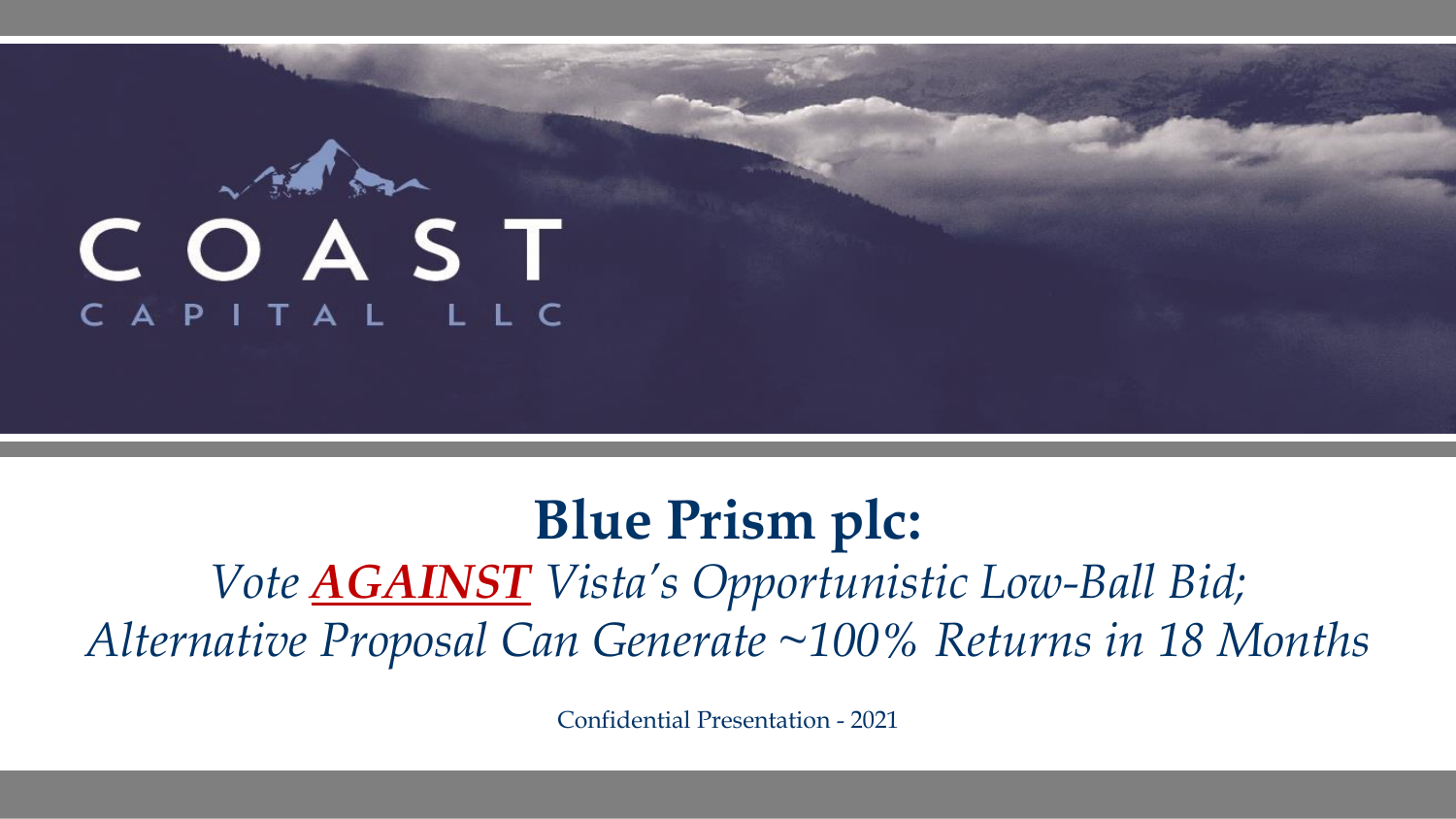#### **Disclaimer**

In reviewing this presentation prepared by Coast Capital LLC ("Coast Capital ") (the "Coast Capital Funds") you should consider the following:

The data or other information contained herein ("Coast Capital Information") is general in nature and does not take into account any investor's particular circumstances. Coast Capital information is neither an offer to sell, nor a solicitation of an offer to buy, an interest in any Coast Capital fund or in any other investment fund described therein.

An offer to sell or a solicitation of an offer to buy, an interest in any Coast Capital fund, if made, must be accompanied by such Coast Capital fund's current confidential offering or risk disclosure document (which, among other things, discusses certain risks and other special considerations associated with an investment in such Coast Capital Fund). All Coast Capital Information is subject in its entirety to information contained in the applicable Coast Capital Fund's current confidential offering or risk disclosure document. Please read the current confidential offering or risk disclosure document carefully before investing.

An investor must rely on its own examination of a Coast Capital Fund in identifying and assessing the merits and risks of investing in such Coast Capital Fund.

An investment in a Coast Capital fund is speculative and involves substantial risk as disclosed in our DDQ documents. Past performance is not necessarily indicative of future results.

Results and the performance of our fund may be volatile. No investors should invest in a Coast Capital fund unless such investor has no need for liquidity with respect to such investment, is fully able to bear the financial risks of such investment for an indefinite period of time and is fully able to sustain the possible loss of the entire investment. No assurance can be given that any Coast Capital fund will achieve its objectives or avoid significant losses.

By your acceptance of Coast Capital information, you understand, acknowledge and agree that: (i) Coast Capital Information is confidential and proprietary, and you may not copy, transmit or distribute Coast Capital Information, or any data or other information contained therein, or authorize such actions by others, without Coast Capital 's express prior written consent, except that you may share Coast Capital Information with your professional advisors for the purpose of making or monitoring investment decisions. If you are a professional financial adviser, you may share Coast Capital Information with those of your clients that you reasonably determine to be eligible to invest in the relevant Coast Capital Fund (Coast Capital assumes no responsibility with respect to information shared that is presented in a form different from that presented in Coast Capital Information); (ii) except as provided above, the copying or distribution of Coast Capital Information, or any data or other information contained therein, in whole or in part, or the authorization of such actions by others, without Coast Capital's express prior written consent, may constitute a breach of contract and applicable copyright laws; (iii) to the extent that Coast Capital Information includes information provided by parties who are not affiliated with Coast Capital , including Investment Managers, neither Coast Capital nor any of its affiliates has independently verified such information and makes no representation or warranty as to its accuracy or completeness; (iv) the information and opinions (if any) expressed in Coast Capital Information are as of the date set forth therein, and Coast Capital does not undertake to update Coast Capital Information or to advise recipients of revisions to the information or opinions (if any) presented therein; and (v) Coast Capital Information may include data and/or information that, under applicable law, may be deemed to be material, nonpublic information relating to particular securities and/or the issuers thereof, and as a result, it is possible that trading in securities that are the subject of data and/or information contained in Coast Capital Information may be prohibited by law.

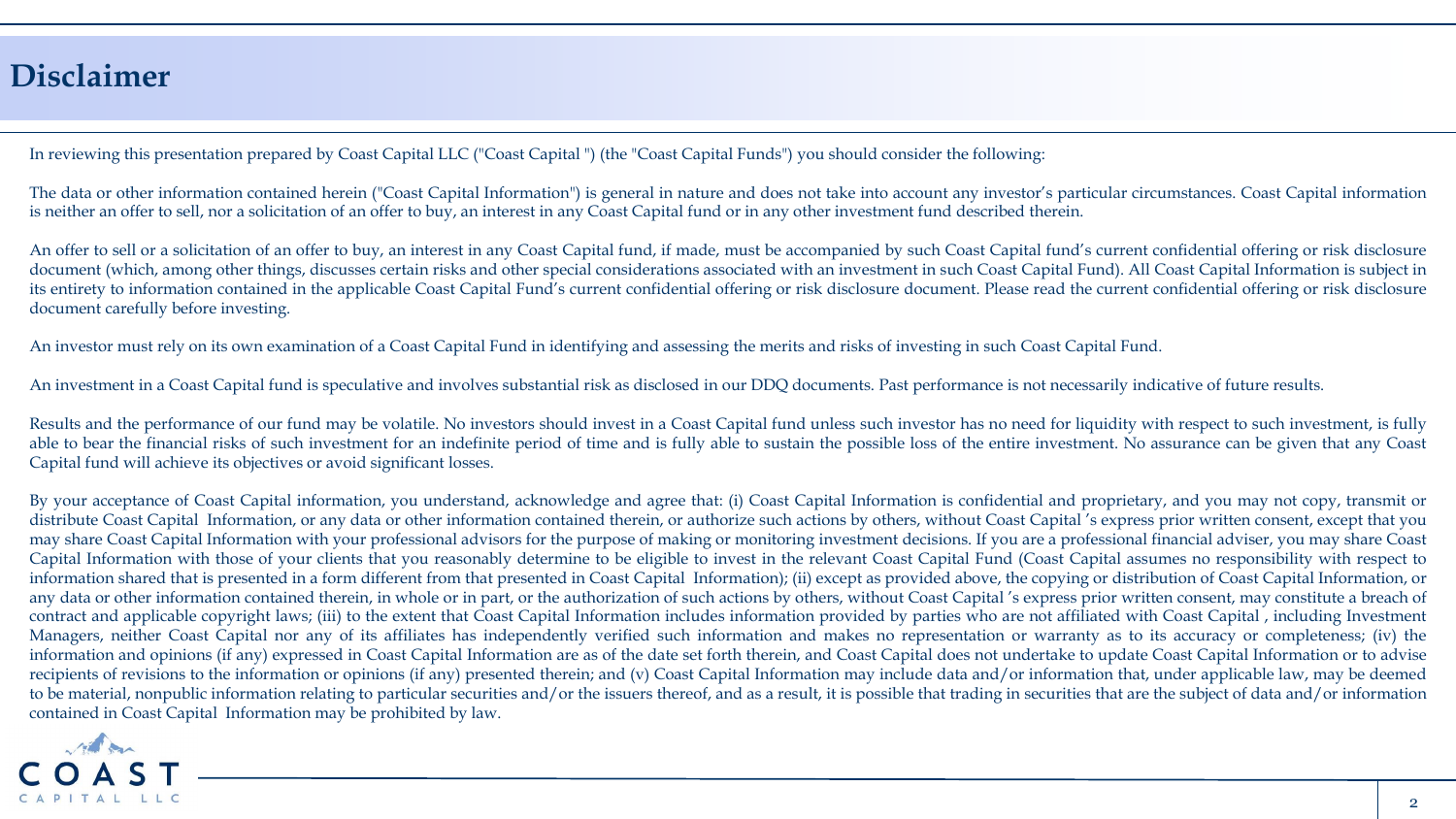## **Coast Capital:** *An Event-Driven Investment Fund Focused on Europe*

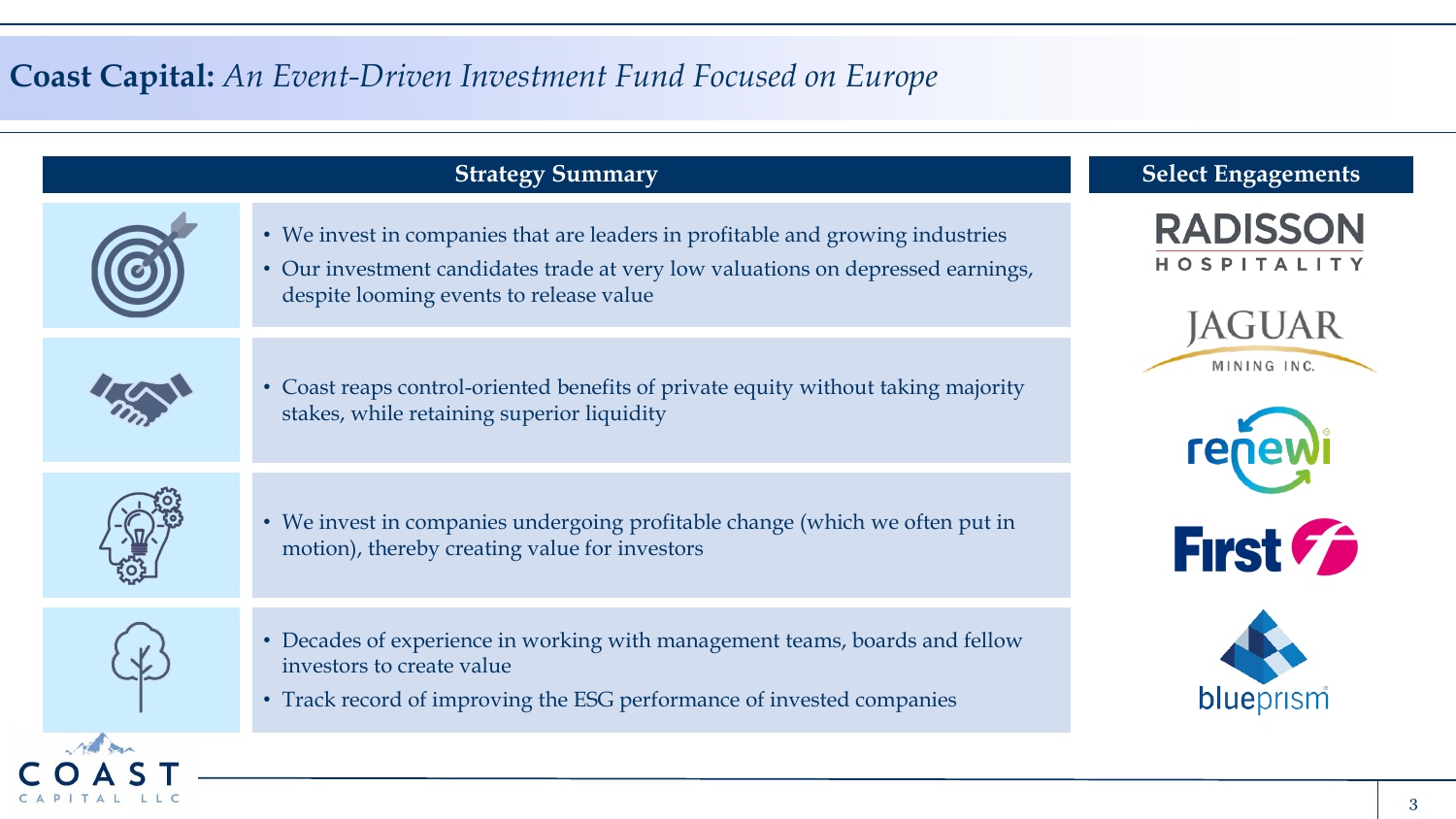## **Blue Prism ("PRSM") Investment Thesis at a Glance**

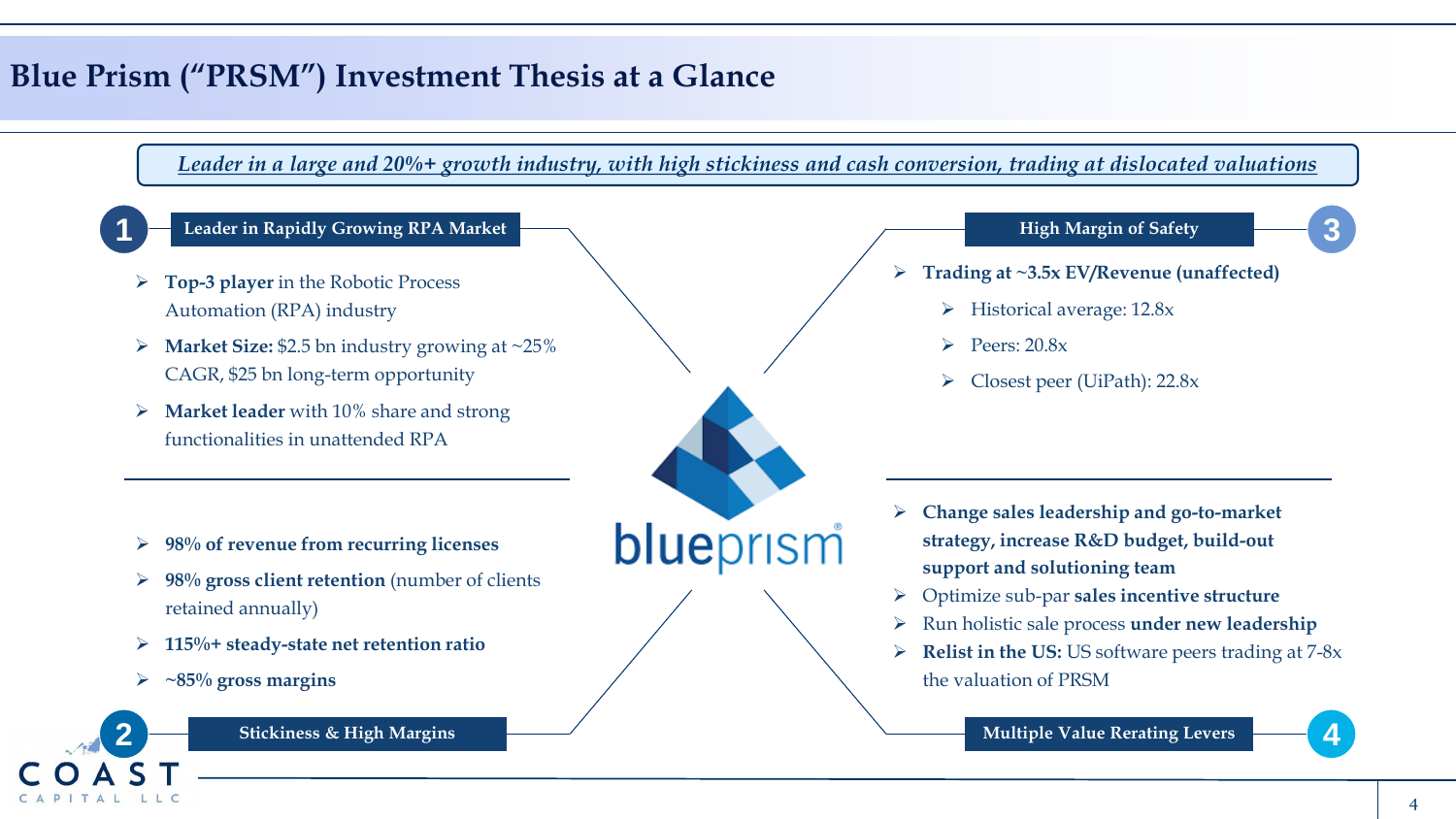## **Process Falls Short on All Key Sale Considerations**

| <b>Sale Consideration</b>                 | <b>Rating</b>       | <b>Comments</b>                                                                                                                                                                                                                                                                                                                                                                                                                                                                                                                                                 |  |  |  |
|-------------------------------------------|---------------------|-----------------------------------------------------------------------------------------------------------------------------------------------------------------------------------------------------------------------------------------------------------------------------------------------------------------------------------------------------------------------------------------------------------------------------------------------------------------------------------------------------------------------------------------------------------------|--|--|--|
| Valuation                                 | Poor                | Valuation multiple of 5.0x EV/NTM Revenues at 75% discount to similar transaction and trading peers<br>Offer price at 40% discount to 52-week high and 10% discount to average price since IPO in 2016<br>Offer price at 5% discount to prevailing share price on last trading day prior to acquisition announcement<br>Jason Kingdon (CEO and Chairman) called Blue Prism undervalued at £16.70 per share just 2 quarters back, yet wants<br>shareholders to tender at £11.25 per share now                                                                    |  |  |  |
| <b>Shareholder Reaction</b>               | Poor                | Current share price above offer price - market is expecting a higher bid from Vista or a new bidder<br>Multiple large shareholders have contacted Coast Capital and voiced their opposition to the current bid<br>$\blacktriangleright$                                                                                                                                                                                                                                                                                                                         |  |  |  |
| <b>Strategic Rationale</b>                | Poor                | Vista wants to merge Blue Prism with portfolio company TIBCO, a flat-growth and mature software business<br>Blue Prism comparatively is a 20%+ growth leader in a rapidly growing industry                                                                                                                                                                                                                                                                                                                                                                      |  |  |  |
| <b>Conflicts of Interest</b>              | Poor                | Board members excluding Jason Kingdon hold only ~0.3% stake, have no alignment with shareholders<br>$\blacktriangleright$<br>Blue Prism board member Murray Rode previously served at TIBCO for 15 years as CEO, COO and CFO and is conflicted<br>Sellside advisor (Qatalyst Partners) is also conflicted: multiple precedents of selling software companies to Vista at depressed<br>$\blacktriangleright$<br>valuations <u>(one transaction – Mindbody, Inc. – is currently under litigation for collusion between Qatalyst, Vista and CEO<sup>(1)</sup>)</u> |  |  |  |
| Governance                                | Poor                | Inexhaustive sale process: Coast Capital has identified 6 leading tech-focused PE funds in Europe who were not contacted<br>$\blacktriangleright$<br>Board purposely painting Blue Prism's standalone business in a bad light to motivate shareholders to tender, yet the company<br>grew 22% YoY through July 2021 and management mentioned that new wins are accelerating as recently as June 2021<br>Transaction led by Jason Kingdon at Blue Prism, who was only serving as an interim CEO at the company                                                   |  |  |  |
| <b>Negotiations and</b><br><b>Process</b> | Poor                | Poor transaction timing: sale process conducted when Blue Prism's share price were at their 4-year lows<br>Jason Kingdon's binding irrevocable agreement prevents him from accepting a higher bid and disincentives new bidders                                                                                                                                                                                                                                                                                                                                 |  |  |  |
| LLC<br>CAPITAL                            | and equity (source) | (1) Vista's acquisition of Mindbody, Inc. went to litigation in Sep-20 for fiduciary duty claims against Mindbody's CEO for favoring Vista in the sale process for short-term liquidity and post-closing employment<br>$5\phantom{.0}$                                                                                                                                                                                                                                                                                                                          |  |  |  |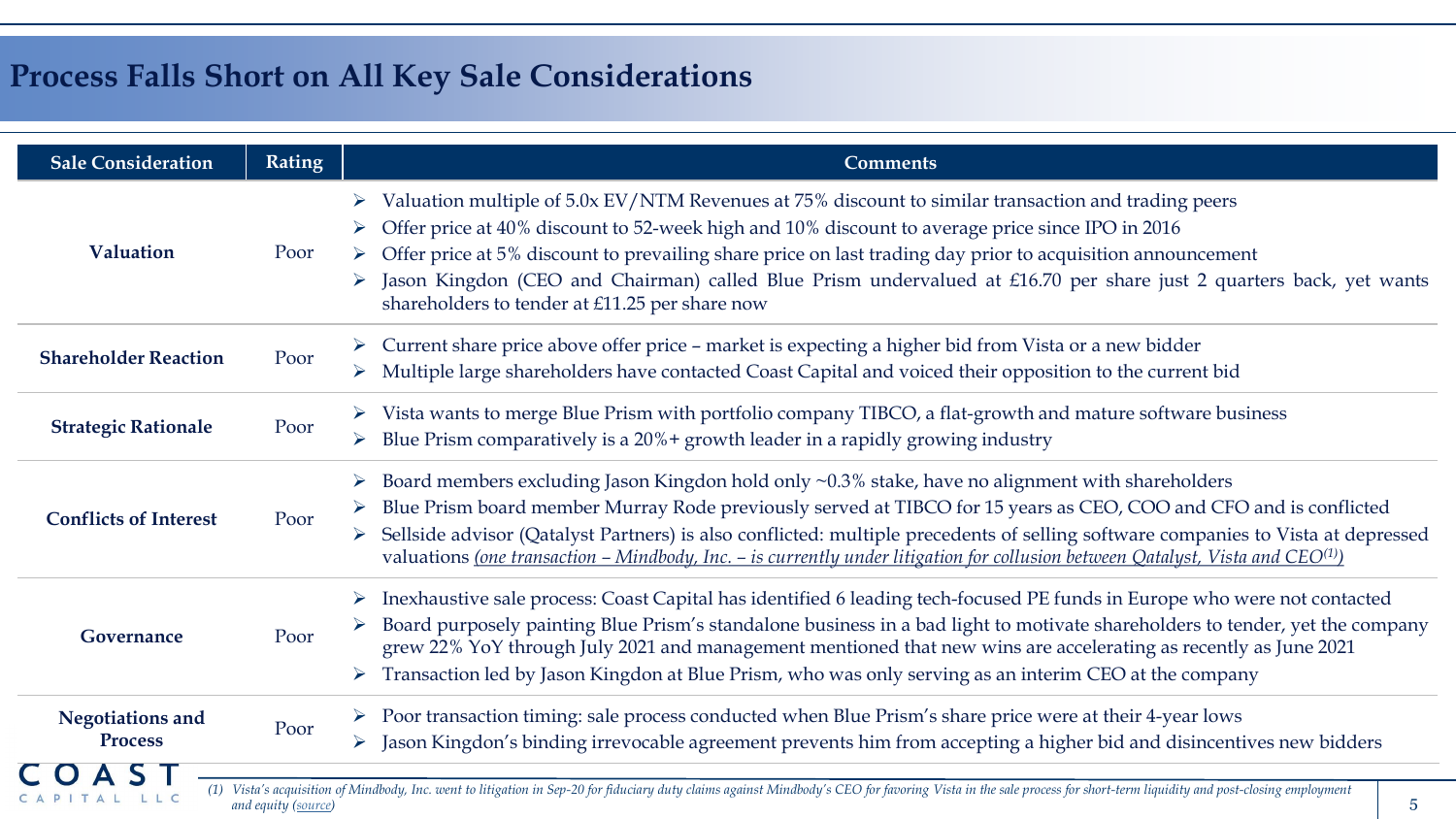# **VOTE** *AGAINST* **THE FLAWED SALE PROPOSAL WHICH VASTLY UNDERVALUES BLUE PRISM**

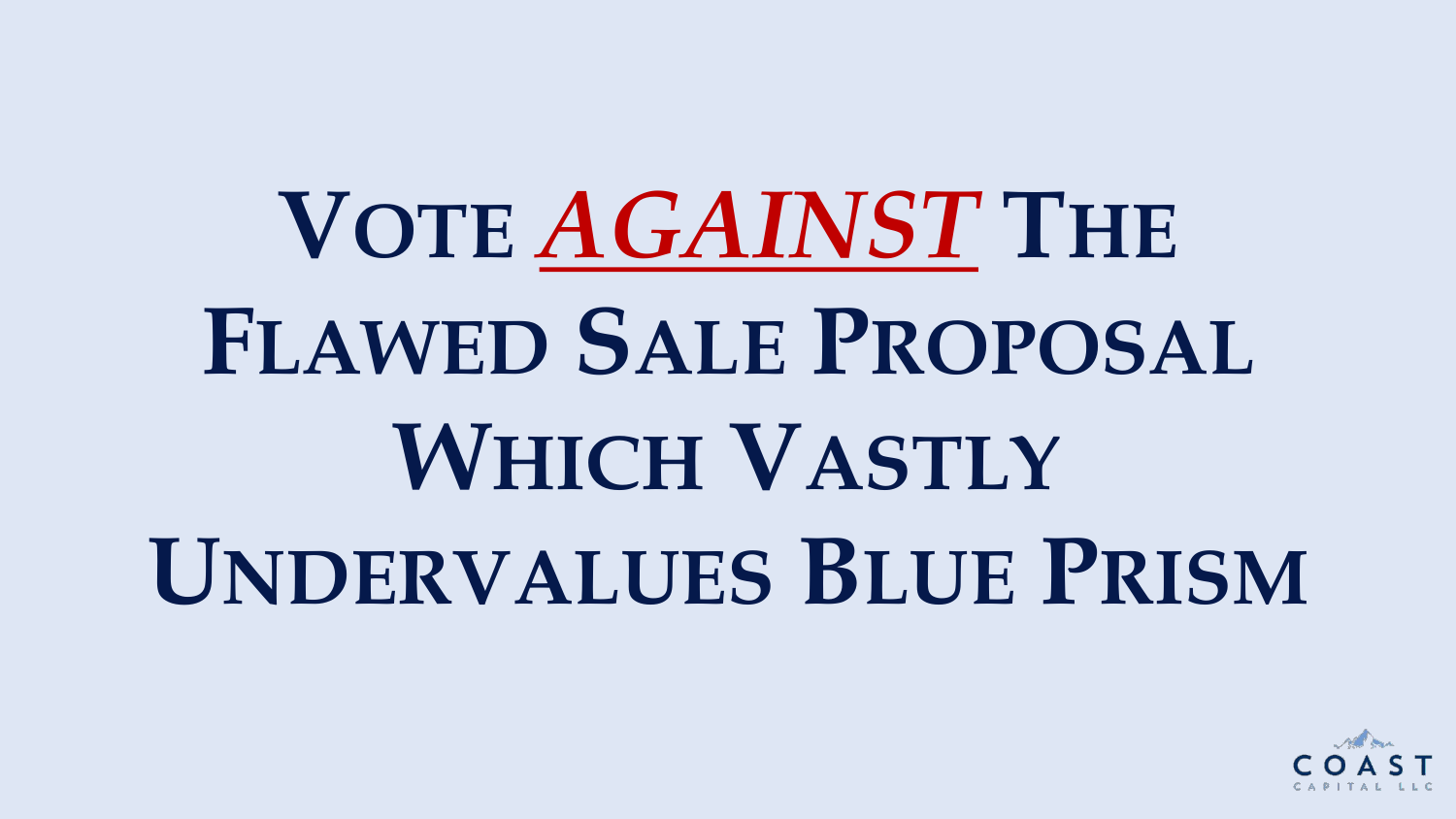## **Summary of Issues:** *Vista's Opportunistic Bid Vastly Undervalues the Company, Board is Conflicted and Ran a Flawed Sale Process*



**2**

**3**

#### **Offer price values PRSM at a deep discount (75%+) to intrinsic value and peers 1**

- $\triangleright$  £11.25 per share offer price is at a:
	- $\geq 40\%$  discount to 52-week high price of £18.86
	- $\geq 10\%$  discount to average price since IPO of £12.48
- ➢ Valuation multiple of 4.6x EV/CY22 Revenue is at a *75% discount* to relevant trading and transaction comps

#### **Board and sellside advisor (Qatalyst Partners) are conflicted and ran a flawed sale process**

- $\triangleright$  CEO and Chairman Jason Kingdon wants shareholders to tender at £11.25 per share despite calling PRSM undervalued at £16.70 just two quarters back!
- $\triangleright$  Board members have deep historical ties with Vista and TIBCO and are not working in PRSM shareholders' best interests
- > Qatalyst has a checkered history of selling companies to Vista at depressed valuations multiple low-ball bids have been rejected by shareholders and one *transaction is currently under litigation for collusion between CEO, Qatalyst and Vista*

#### Shareholder should vote AGAINST current deal; alternative proposal can generate  $\sim$ 100% returns for shareholders in  $\sim$ 18 months

- $\triangleright$  Q4 2021 to Q1 2022: vote against current proposal, replace conflicted and underperforming Board members
- ➢ H1 2022 : appoint new management team members with high motivation and deep industry expertise *(already identified by Coast Capital)*
- ➢ H2 2022: execute on near-term value creation initiatives (low-hanging fruits) to reinvigorate growth to 25%+ YoY *(already identified by Coast Capital)*
- ➢ End-2022: run an exhaustive sale process including strategics, evaluate US relisting, *target price of £20+ per share*

*Coast Capital believes a fair valuation range for PRSM is 7.0x to 10.0x EV / NTM Revenue (offer price of £15.00 to £20.00 per share)*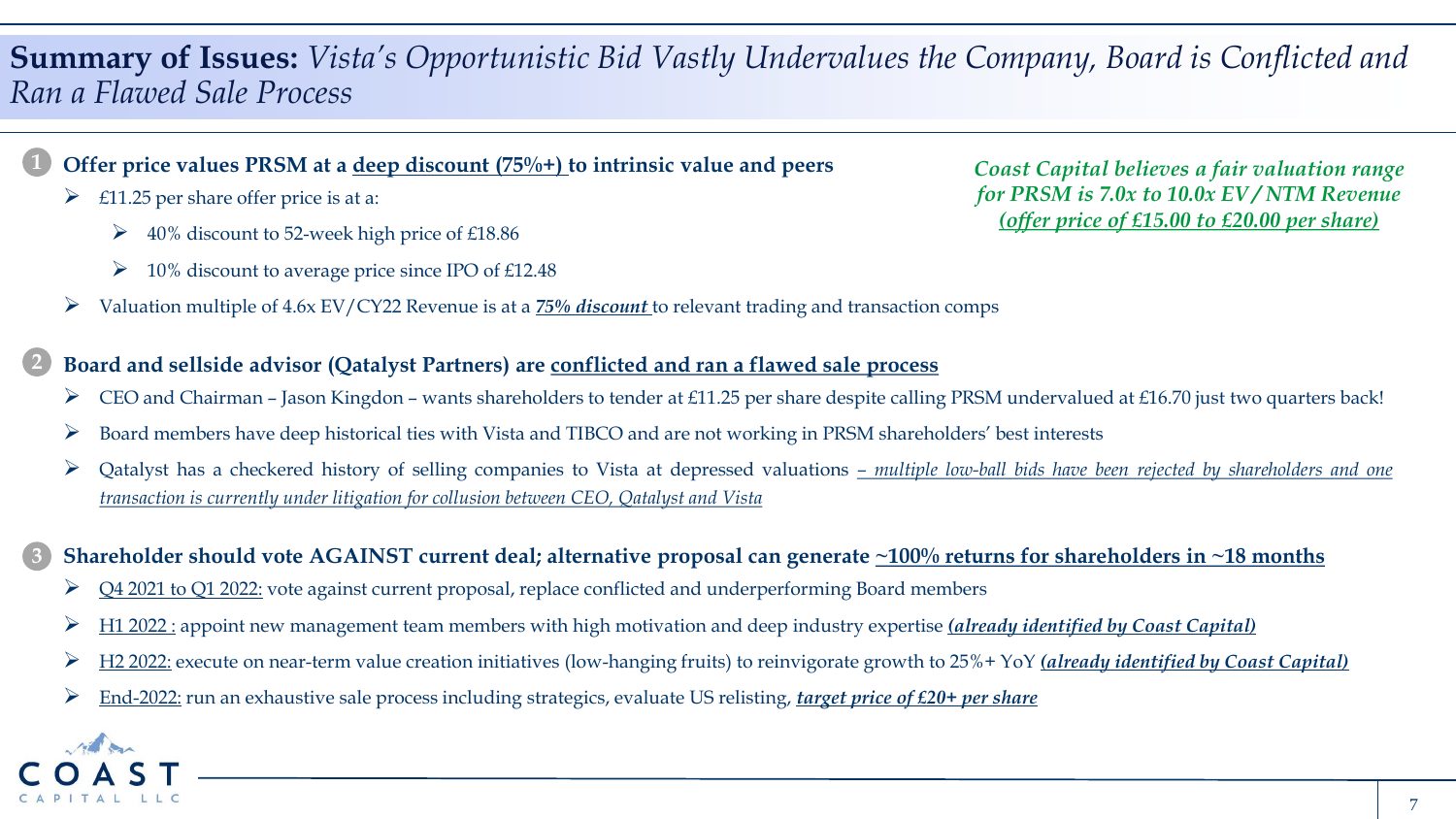## **Current Offer Price Values PRSM at a** *DEEP DISCOUNT* **to Trading Comps…**



*(1) High-growth comps: Shopify, Snowflake, Zoom Video, CrowdStrike, DocuSign, Datadog, Okta, Zscaler, MongoDB, ZoomInfo, Coupa, Elastic N.V., Anaplan, Smartsheet*

*(2) Direct comps: UiPath, Bill.com, Pegasystems, Guidewire, Appian, nCino, Duck Creek*

CAPITAL LLC

*(3) Large-cap comps: Adobe, Salesforce.com, Oracle, SAP, ServiceNow, Atlassian, Workday, Veeva, HubSpot, Paycom, Dynatrace, Paylocity, Zendesk*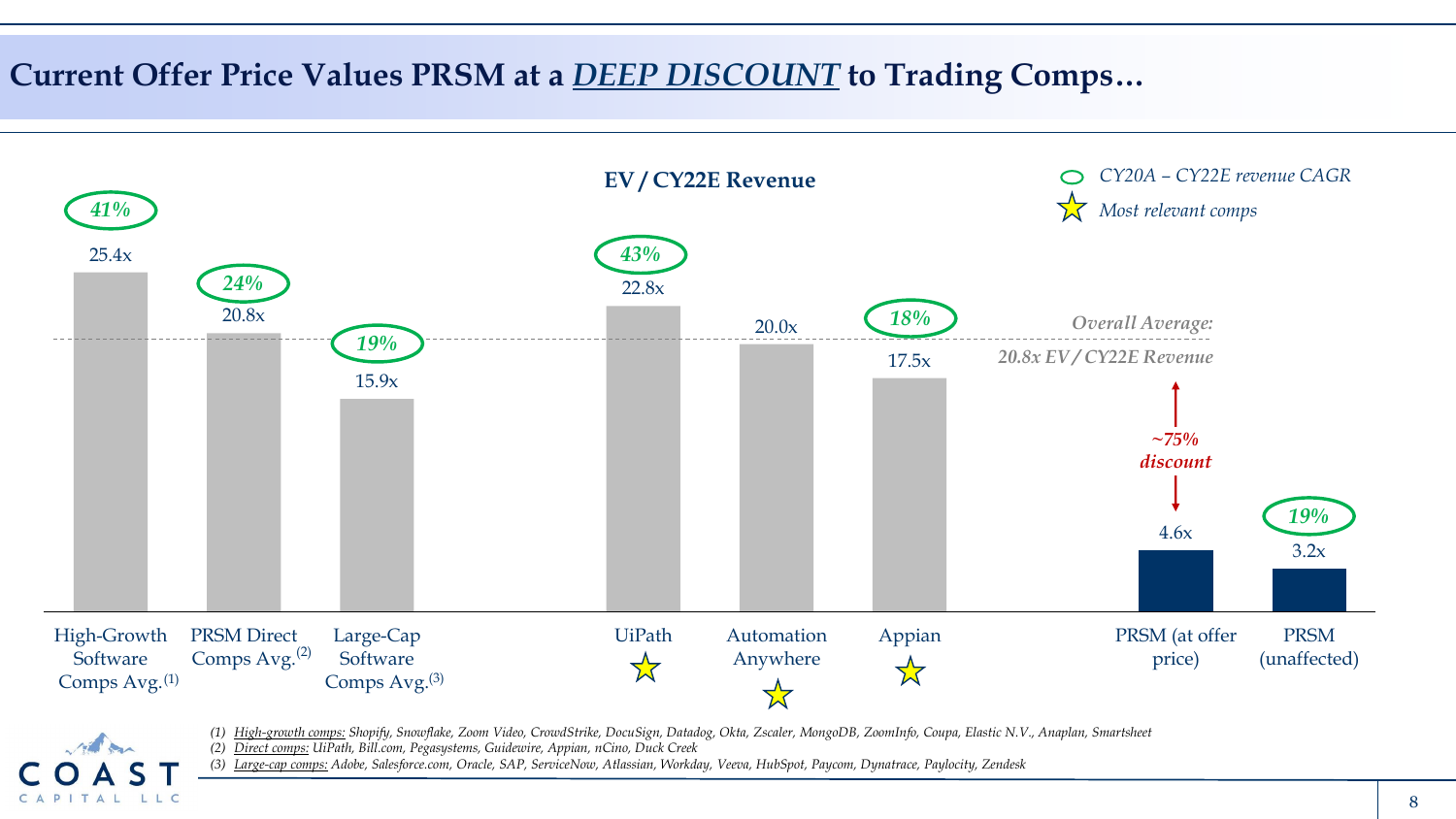## **…As Well As Relevant Transaction Comps**

|                                        |                                     |                                                    |                              | <b>LTM Rev. Growth</b> | EV/NTM  |
|----------------------------------------|-------------------------------------|----------------------------------------------------|------------------------------|------------------------|---------|
|                                        | Date                                | Acquirer                                           | <b>Target</b>                | at Transaction         | Revenue |
| 文                                      | $Jul-21$                            | Private Funding Round                              | Celonis                      | 50%                    | 40.0x   |
| 文                                      | $May-21$                            | Bill.com                                           | DivvyPay                     | n.a.                   | 25.0x   |
|                                        | $Mar-21$                            | Thoma Bravo                                        | Talend S.A.                  | 15%                    | 7.4x    |
|                                        | $Mar-21$                            | <b>Vista Equity Partners</b>                       | Pluralsight                  | 18%                    | 9.0x    |
| 文                                      | $Mar-21$                            | Private Funding Round                              | WorkFusion                   | n.a.                   | 19.0x   |
| ☆                                      | Jan- $21$                           | <b>SAPSE</b>                                       | Signavio                     | n.a.                   | 12.0x   |
|                                        | $Dec-20$                            | Salesforce                                         | <b>Slack</b>                 | 40%                    | 24.2x   |
| 文文                                     | Aug- $20$                           | ICE                                                | <b>Ellie Mae</b>             | 15%                    | 11.1x   |
|                                        | $Nov-19$                            | Private Funding Round                              | <b>Automation Anywhere</b>   | 30%                    | 20.0x   |
|                                        | $Jun-19$                            | Salesforce                                         | Tableau                      | 24%                    | 10.9x   |
|                                        | Feb-19                              | Blackstone, H&F, JMI, CPPIB, GIC Ultimate Software |                              | 21%                    | 8.4x    |
|                                        | Dec-18                              | <b>Vista Equity Partners</b>                       | Mindbody                     | 34%                    | 6.5x    |
|                                        | $Nov-18$                            | <b>Vista Equity Partners</b>                       | Apptio                       | 24%                    | 7.2x    |
| <b>水</b>                               | $Jul-18$                            | <b>State Street</b>                                | <b>Charles River Systems</b> | 8%                     | 7.0x    |
| 文                                      | Mar-18                              | Saleforce                                          | MuleSoft                     | 40%                    | 16.1x   |
| <b>Overall Average</b>                 |                                     |                                                    |                              | 27%                    | 14.9x   |
|                                        | <b>Closest Comps Average</b><br>29% |                                                    |                              |                        |         |
| $22\%$<br><b>PRSM</b> (at offer Price) |                                     |                                                    |                              |                        | 5.0x    |

*Most relevant comps to PRSM*



*Source: public filings, Capital IQ, Coast Capital analysis*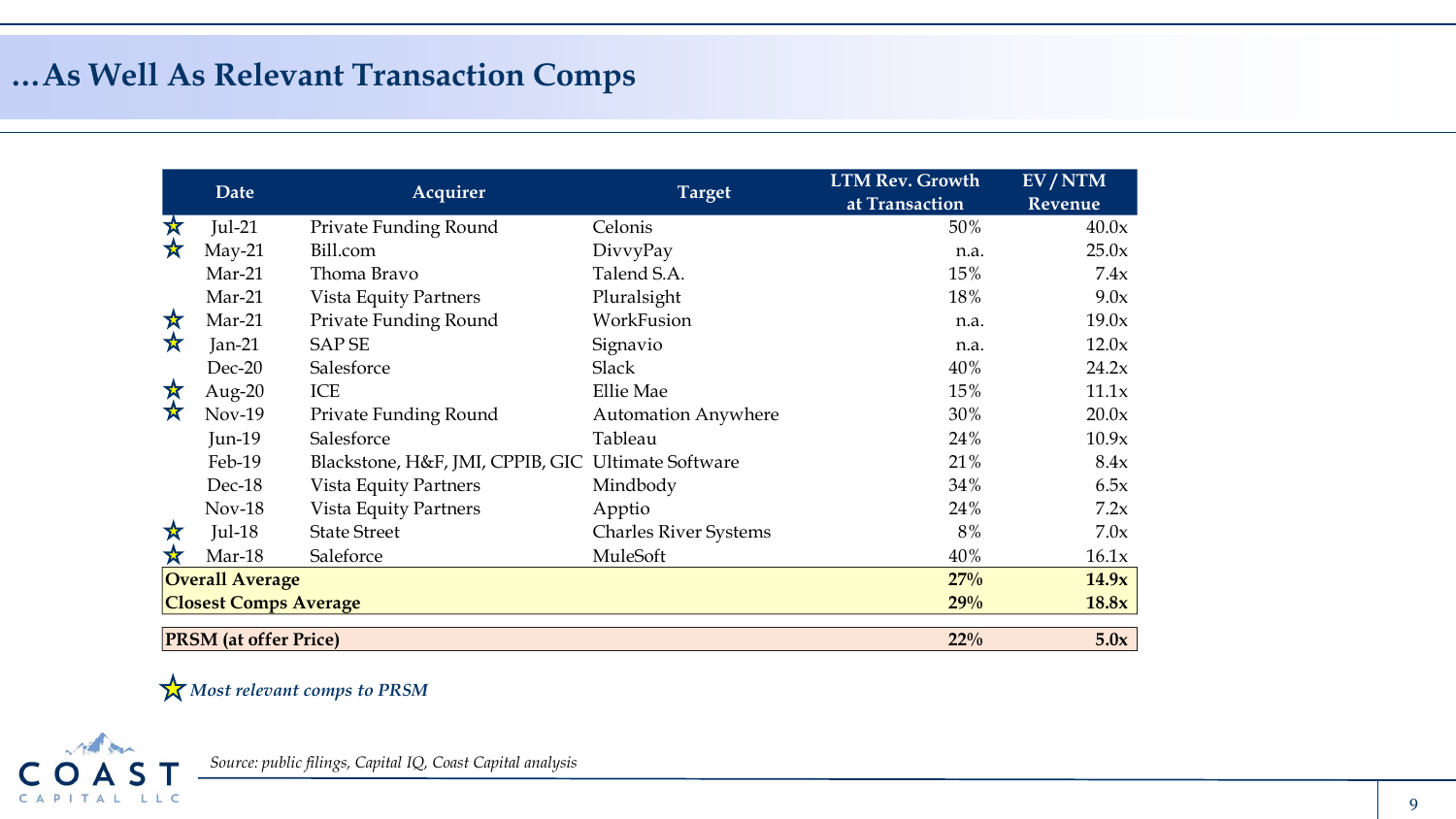### **Jun'21 Was The Wrong Time to Run a Sale Process:** *PRSM Shares Were at 4-Year Lows*

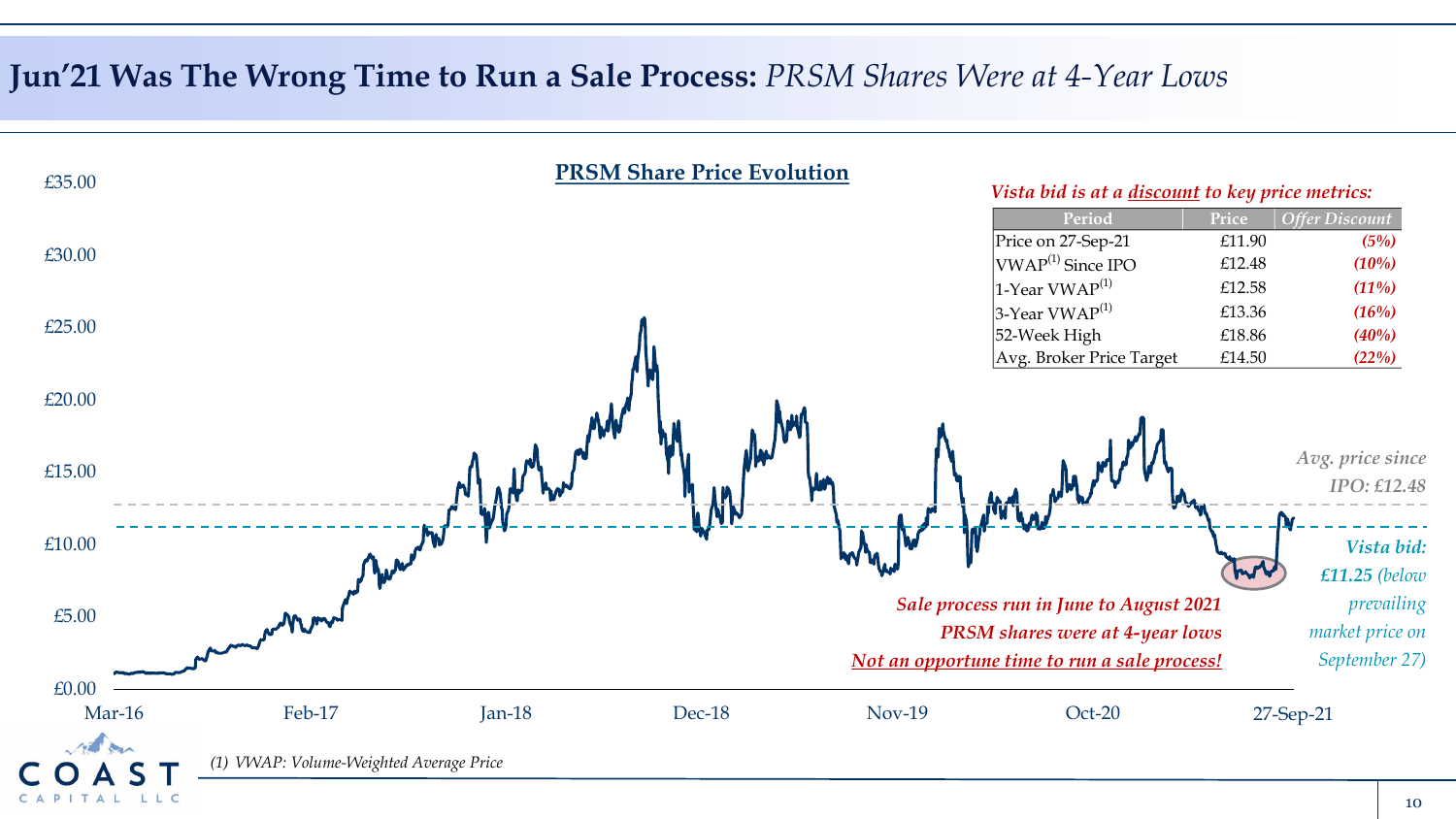### **Multiple Inaccurate Statements and False Promises by the Board**

#### **Holistic Deal Process:**

▪ *"The Board…[and] its independent advisors conducted an extensive market check…that included 15 strategic parties and 12 financial sponsors"*

#### **Fairly Valued Deal:**

A S

CAPITAL LLC

▪ *"5.8x FY21 revenue multiple…Vista Offer represents a 35% premium to the Closing Price of a Blue Prism Share on 27 August 2021 (being the last Business Day prior to the commencement of the Offer Period)"*

#### **Board's Interests Are Aligned With Shareholders:**

▪ *"The interests of the Blue Prism Directors who also are shareholders are wholly aligned with the interests of the Company's public shareholders"*

#### **PRSM's Standalone Prospects Are Declining:**

▪ *"Over the last year, Blue Prism has not seen the anticipated re-acceleration of performance as competition has intensified and the impact of COVID continues to affect sales cycles"*

#### **Inaccurate Statement Actual Process Outcome**

#### **Limited Buyer Outreach:**

× *Coast Capital has identified 6 leading tech-focused PE funds in Europe who were not contacted in the sale process!*

#### **Depressed Valuation Multiple:**

- × *5.8x LTM revenue multiple is at 75%+ discount to trading and transaction comps with similar growth and margin profile as PRSM*
- × *35% premium is meaningless: PRSM shares were at 4-year lows at sale process (June 2021) due to investors' frustration with Jason Kingdon!*
- *Jason Kingdon believed PRSM was undervalued at £17 per share as recently as February 2021, yet we should now sell at £11.25??*

#### **Board is Highly Conflicted With Little Equity Stake in PRSM:**

- × *Directors excl. Jason Kingdon own just 0.27% stake in the company*
- × *Directors' binding irrevocable agreement disallows accepting higher bids, and disincentives new bidders*

#### **Board Purposely Portraying PRSM in Poor Light:**

- × *Despite COVID and competitive pressure, PRSM grew 22% YoY in July 2021*
- × *Management explicitly said in June 2021 that new wins are reaccelerating*
- × *Board exaggerating standalone risks to motivate shareholders to tender*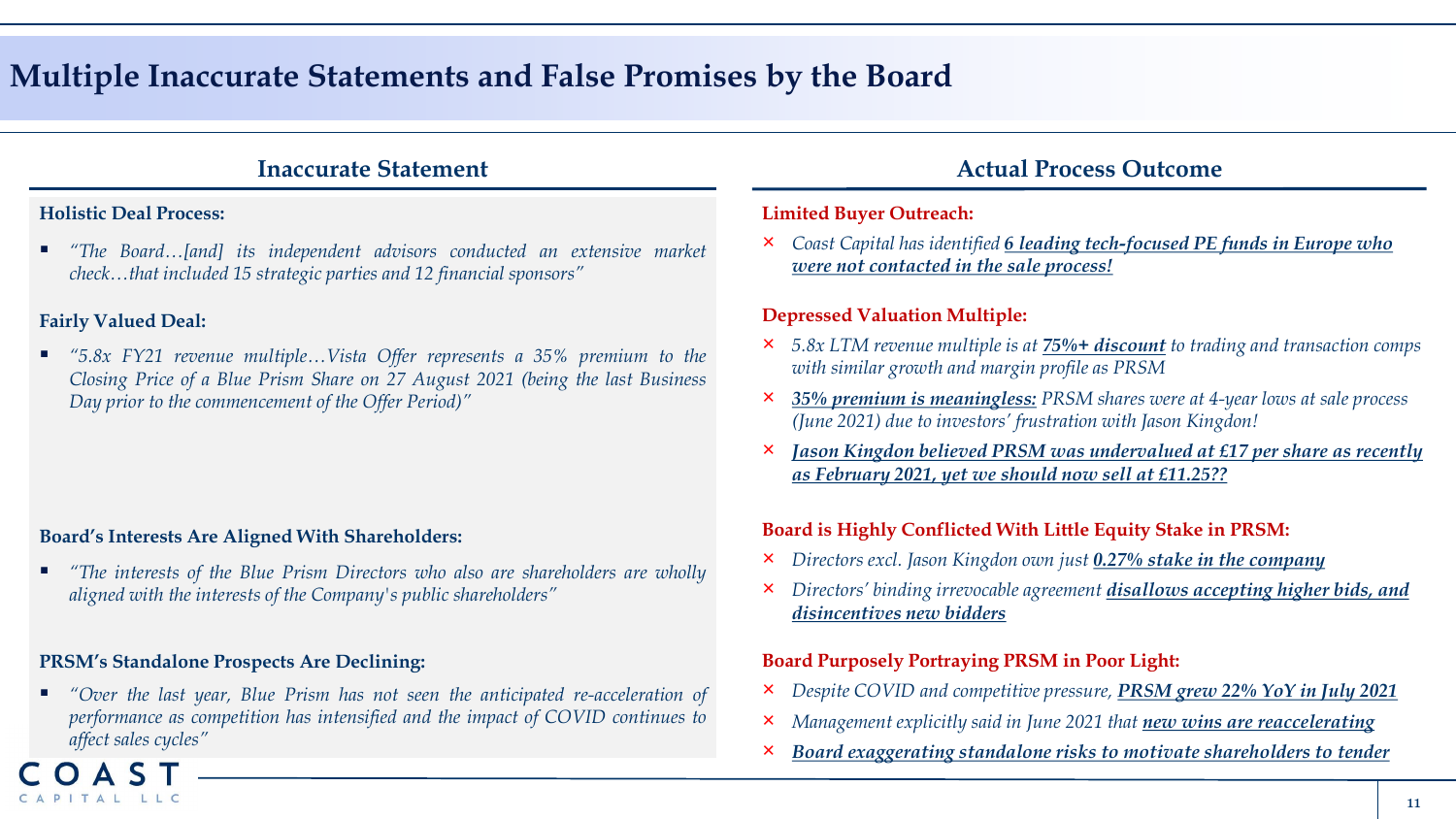## **Highly Flawed Sale Process With Multiple Conflicts and Red Flags**

CAPITAL LLC

| <b>Area of Conflict</b>                                                                                                                                     | <b>Details</b>                                                                                                                                                                                                                                                                                                                                                                                                                                                               |  |  |  |
|-------------------------------------------------------------------------------------------------------------------------------------------------------------|------------------------------------------------------------------------------------------------------------------------------------------------------------------------------------------------------------------------------------------------------------------------------------------------------------------------------------------------------------------------------------------------------------------------------------------------------------------------------|--|--|--|
| $\blacksquare$<br>Jason Kingdon wants shareholders to<br>tender at £11.25 per share despite calling<br>PRSM undervalued at £16.70 per share in<br>Feb'21??  | ""Dollar for dollar comparisons between our valuation and our US [peers] show they are at 2-5 times multiples of us.<br>Investors here just don't understand us and it is a more thinly traded market. There's a lack of understanding of tech<br>businesses [on the UK AIM]" - Jason Kingdon, Evening Standard, Feb'21 (PRSM: £16.70 per share at the time)<br>Does Jason Kingdon expect shareholders to believe that PRSM's value has more than halved in just 2 quarters? |  |  |  |
| $\left( 2 \right)$<br>Sale process was run at highly<br>inopportune time<br>Process run by a highly conflicted<br>sellside advisor with a checkered history | Sale process run in June to August 2021 when PRSM shares were at 4-year lows<br><b>Qatalyst is a conflicted advisor ('agent for Vista'):</b> of the ~40 acquisitions by Vista since 2016, Qatalyst has been<br>➤<br>sellside advisor on 11 deals (highest number, followed by GS at 6)<br>Precedents of Qatalyst selling companies to Vista at depressed valuations at the expense of public shareholders<br>(Pluralsight, Mindbody)                                         |  |  |  |
| $\left( 3 \right)$<br><b>PRSM</b> 'independent' director Murray<br>Rode is conflicted: served as TIBCO's<br><b>CEO from 2014 to 2019</b>                    | Murray Rode spent 15 years at TIBCO as CEO, COO and CFO<br>➤<br>PRSM Board claims that he is not conflicted and does not hold any financial stake in TIBCO - we find this very<br>surprising (Vista would have invariably incentivized Murray Rode with equity ownership in TIBCO)<br>We request that Vista and PRSM transparently prove Murray Rode's independence in the sale process                                                                                      |  |  |  |
| $\left( 4\right)$<br>Jason Kingdon's irrevocable agreement<br>does not allow him to accept higher bids,<br>disincentives new bidders                        | Why has Jason Kingdon accepted an irrevocable which prevents him from accepting a higher bid?<br>➤<br>Why have PRSM's founders - Alastair Bathgate and David Moss - not done so?<br>$\blacktriangleright$<br>Jason Kingdon's binding irrevocable disincentivizes new bidders from coming in<br>$\blacktriangleright$<br>Also indicates a deal engineered between Jason Kingdon and Vista<br>$\blacktriangleright$                                                            |  |  |  |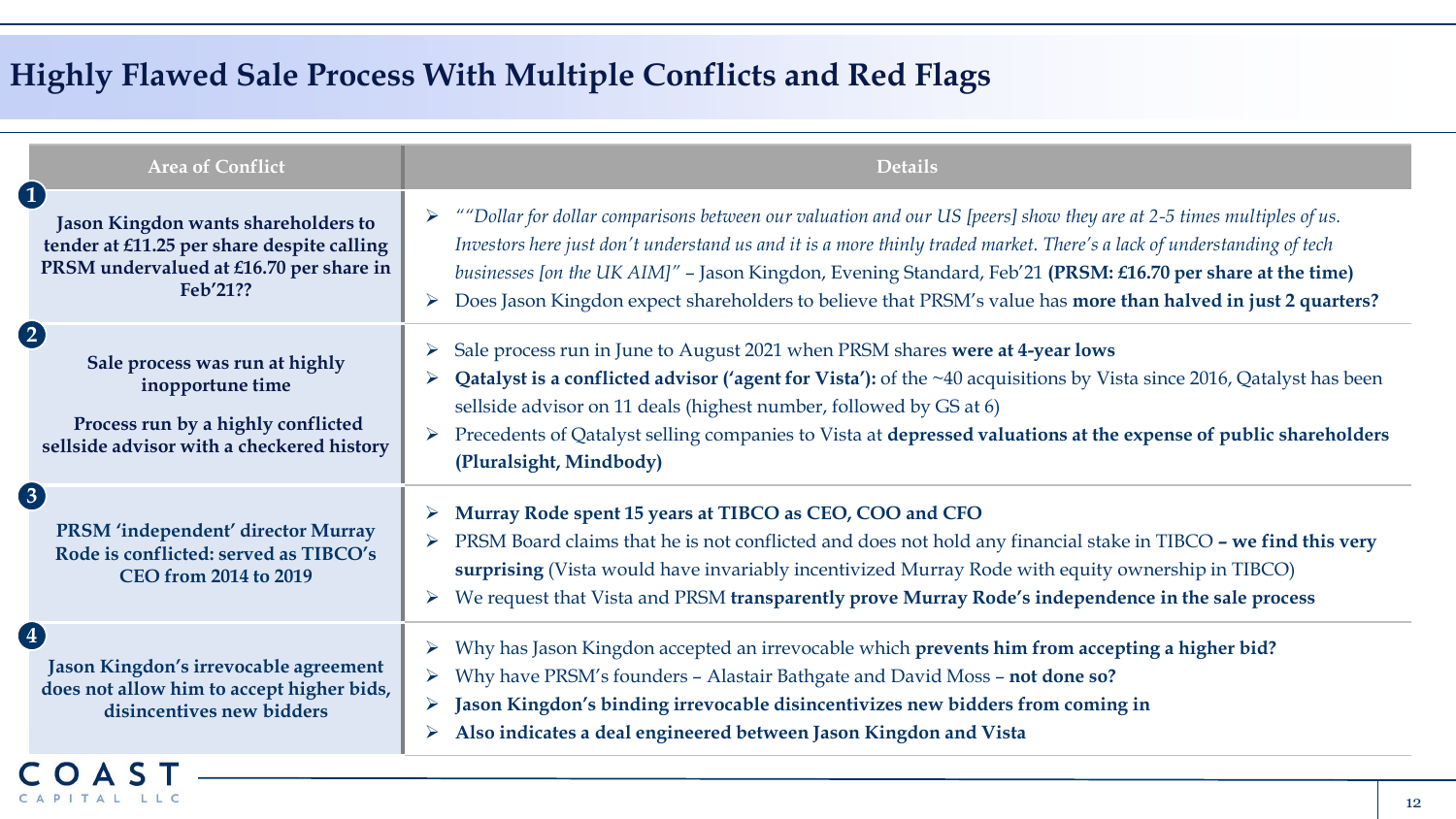## **Questions For The Board (1/4)**

15 Dans

CAPITAL LLC

- Why is Jason Kingdon recommending shareholders tender at £11.25 per share despite calling PRSM undervalued at £16.70 per share just **two quarters back? 1**
	- ➢ Does he expect shareholders to believe that PRSM's intrinsic value has *more than halved* in just two quarters?
- What economic incentives have been offered to Jason Kingdon and other management team members by Vista? Why did the Board not **respond to this outstanding question in their response dated October 6, 2021? 2**
	- $\triangleright$  We note troubling similarities here to the Vista / Mindbody Inc. transaction which went to litigation in September 2020 for collusion between the CEO, Qatalyst and Vista<sup>(1)</sup> - we need clarity from management absolving them of similar fiduciary duty shortcomings
	- ➢ *Why has management not responded to this outstanding question in their response dated October 6, 2021*

#### What has been Murray Rode's involvement in the sale process? What equity stake does he hold in Vista's investment in TIBCO? **3**

- $\triangleright$  Murray Rode is highly conflicted given his prior executive positions at TIBCO and relations with Vista
- ➢ Board claims that he is not conflicted and does not hold any financial stake in TIBCO *– we find this very surprising*
- $\triangleright$  Private equity firms often incentivize management teams with equity participation in their investment, and Vista would have very likely provided similar incentives to Murray Rode during his tenure as TIBCO's CEO
- ➢ *Can Vista and PRSM transparently prove Murray Rode's independence in the sale process with representation?*

*Source: https://www.jdsupra.com/legalnews/fraud-on-the-board-ii-conflicted-ceo-20558/*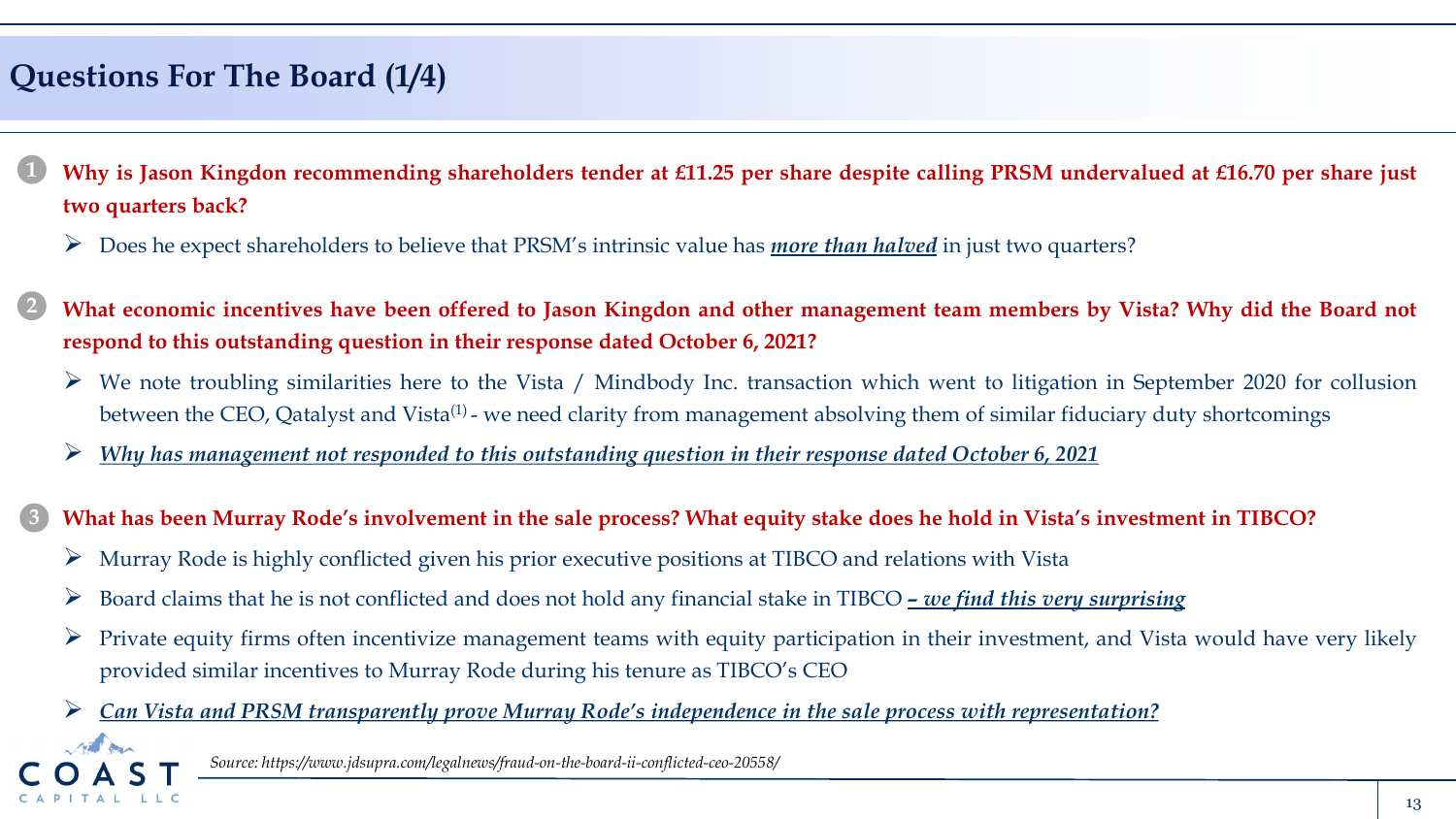## **Questions For The Board (2/4)**

**6**

1 pour

CAPITAL LLC

- Is Qatalyst Partners truly an independent advisor? What valuation analyses have they performed to justify Vista's low-ball bid? **4**
	- ➢ Qatalyst has a recurring business model of selling software companies at depressed valuations to Vista *– 1/4 th of all Vista acquisitions since 2016 have involved Qatalyst as the sellside bank (~2x as many as the no. 2 advisor, GS)*
	- ➢ *Qatalyst is an agent for Vista:* multiple Qatalyst-led sales to Vista have transpired at depressed valuations and saw *strong shareholder opposition (Pluralsight) or are currently under litigation (Mindbody)*
	- $\triangleright$  How does Qatalyst justify a ~5.0x EV/ NTM Revenue multiple for PRSM which is a 75%+ discount to trading and transaction peers, as well as discount to highly similar transaction comps where Qatalyst was the advisor (Talend, Pluralsight, Apptio, Mindbody)?

#### **Why were 6 of the largest tech-focused PE funds in Europe excluded from the sale process? 5**

- ➢ PRSM Board claims that Qatalyst reached out to 12 financial sponsors, *yet Coast has identified 6 of the largest tech-focused PE funds in Europe who were not invited to the sale process*
- ➢ *Indicative of an engineered sale process where the final bidder (Vista) was pre-decided*

#### **Why has management not progressed on its dual-listing or relisting in the US?**

- ➢ Jason Kingdon claims PRSM shares would be valued *2x to 5x higher than current levels in the US*
- $\triangleright$  Why has he not progressed on the US relisting plan despite buoyant tech valuations in the US?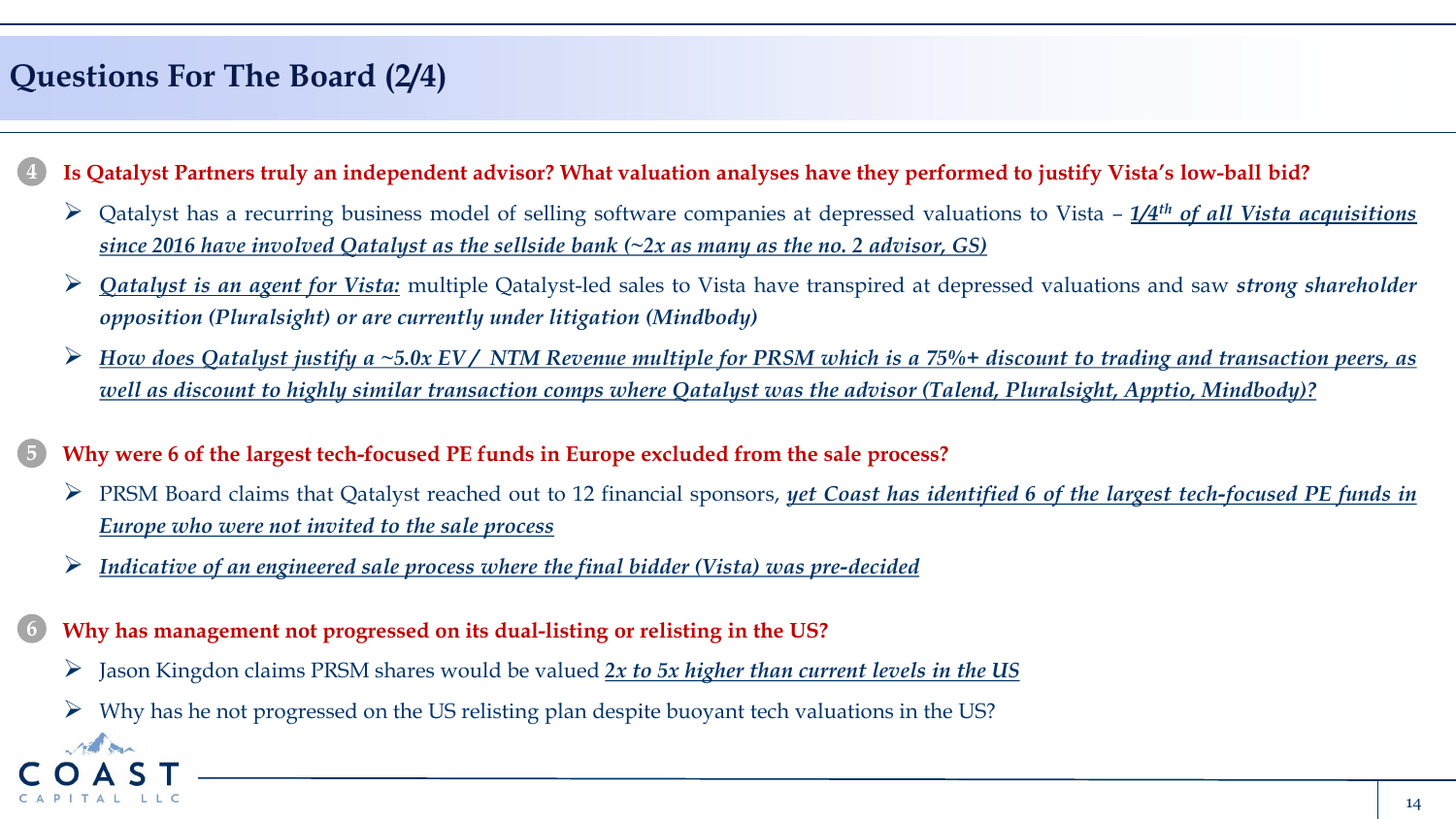## **Questions For The Board (3/4)**

#### **Why did the Board run a sale process when PRSM's shares were trading at their 4-year lows? 7**

- $\triangleright$  PRSM was trading at a 50% + discount to its 52-week high when the Board initiated a sale process (June 2021)
- ➢ *This was a highly inopportune time to run a sale process!*
- $\triangleright$  35% acquisition premium is meaningless it's a premium to a dislocated share price which reflects investors' frustration with the *company's current management team*

**Why didn't the Board first replace Jason Kingdon as CEO and then run a sale process?**

- ➢ PRSM's depressed valuations are indicative of investors' well-justified *frustration with Jason Kingdon, not the product or RPA industry*
- $\triangleright$  By his own admission, Jason Kingdon was an *interim CEO why should an interim CEO run a transformative sale process of the* company? Why hadn't the Board already initiated a new CEO search given Jason Kingdon's interim role as CEO?

#### **Why has Jason Kingdon agreed to an irrevocable which prevents him from accepting any higher bids?**

- ➢ Why have Alastair Bathgate, David Moss, Jupiter Investment Management and Lead Edge Capital *not done so?*
- $\triangleright$  This disincentives new bidders from coming in
- > Highly suggestive of a deal engineered between Jason Kingdon and Vista Equity, at the expense of PRSM's public shareholders



**8**

**9**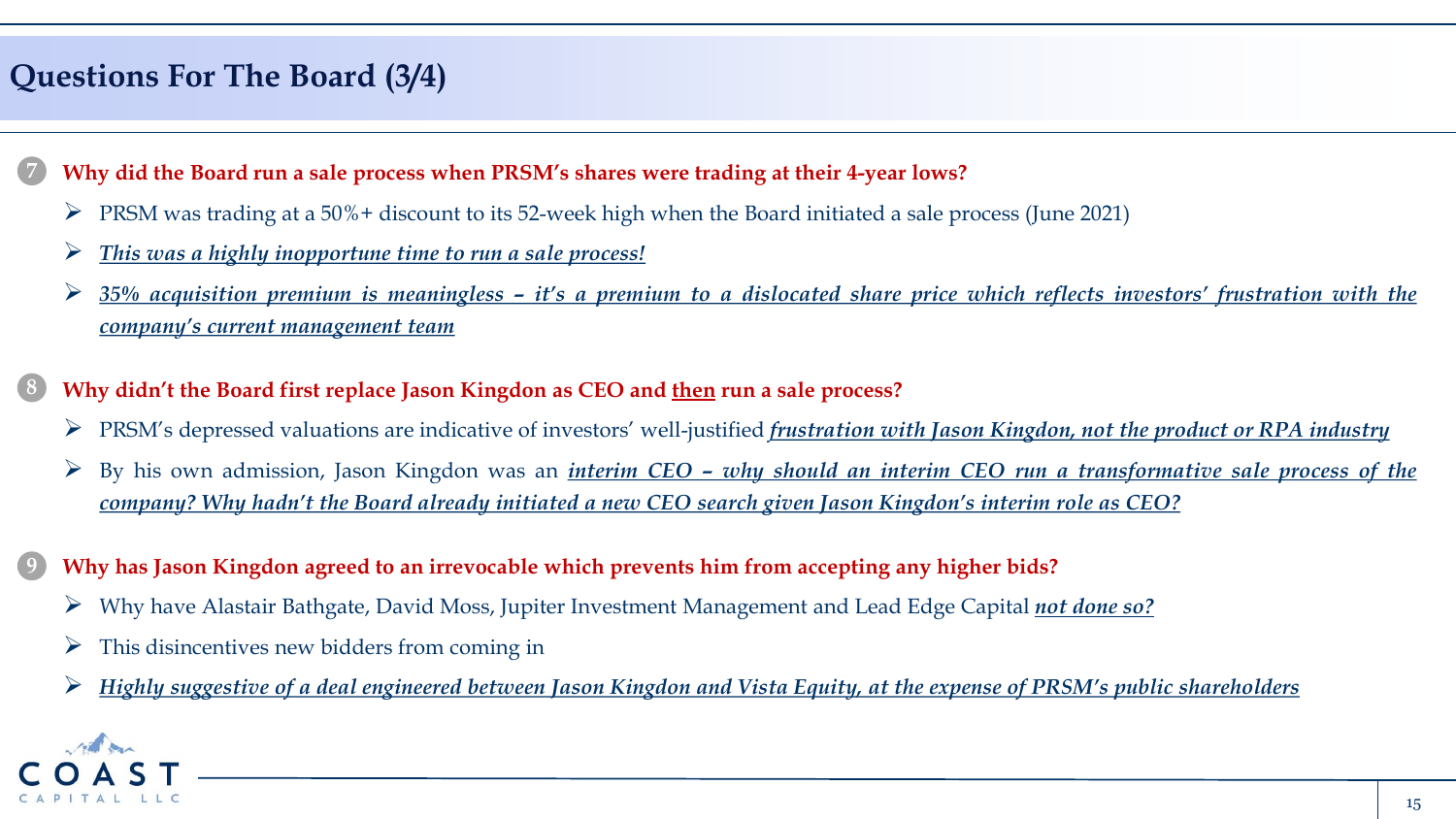## **Questions For The Board (4/4)**

#### **Why is the Board purposely painting PRSM's standalone prospects in a bad light? 10**

- ➢ *Despite the 'COVID and competitive pressures' mentioned by the Board, PRSM grew 22% YoY July 2021!*
- $\triangleright$  As recently as June 2021, management mentioned that "bookings were reaccelerating as COVID impact begins to taper"
- If new wins remain at current levels (i.e. do not revert to pre-COVID levels), PRSM should still grow at 18-20% CAGR over the next 3 years at *85% gross margins*
- How does the Board and Qatalyst justify a sale of an 18-20% CAGR and 85% gross margin company at only ~5.0x EV/NTM Revenue??
	- EV/NTM Revenue for Pluralsight, a lower-growth and less defensible business as recently as March 21
- > Clearly, the Board is exaggerating standalone challenges faced by PRSM to motivate shareholders to accept Vista's low-ball bid!

*"Bookings reaccelerating as covid impact beginning to taper"*

*- Jason Kingdon's speaker notes for himself, 1H 2021 Investor Presentation*

*PRSM erroneously uploaded the 1H 2021 investor presentation with <i>Jason Kingdon's speaker notes to himself included on the side*

*PRSM has subsequently re-uploaded a new presentation without the speaker notes, but Coast Capital has the original version*

*" I'd like to start talking through some highlights in terms of the first half [2021]. I think the first number we'd look at is the accelerated growth in bookings between H1 '21 and H1 '20."*

*- Jason Kingdon, June 2021*

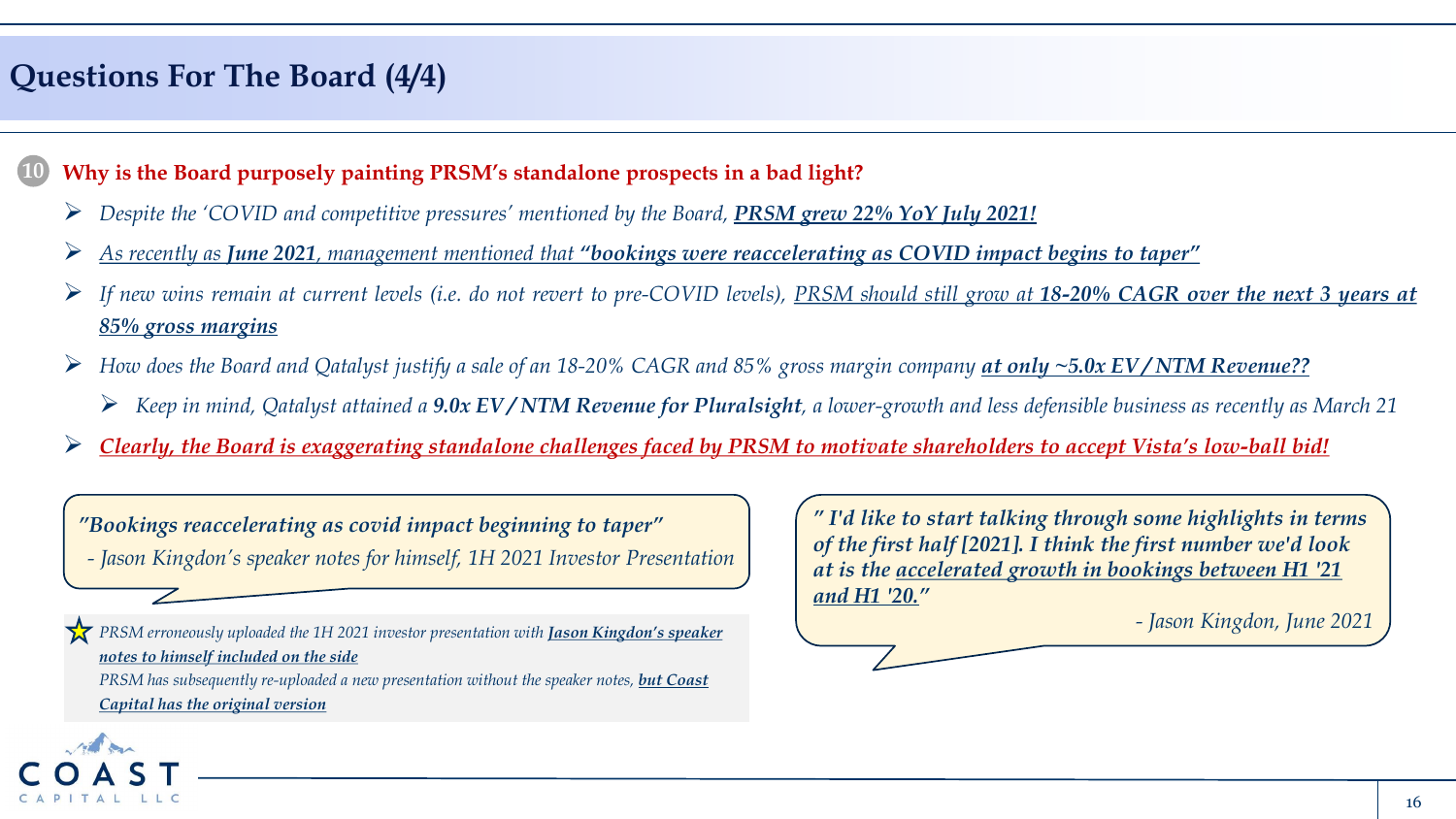# **NEAR-TERM ALTERNATIVE SCENARIO:** *100% RETURNS IN 18 MONTHS*

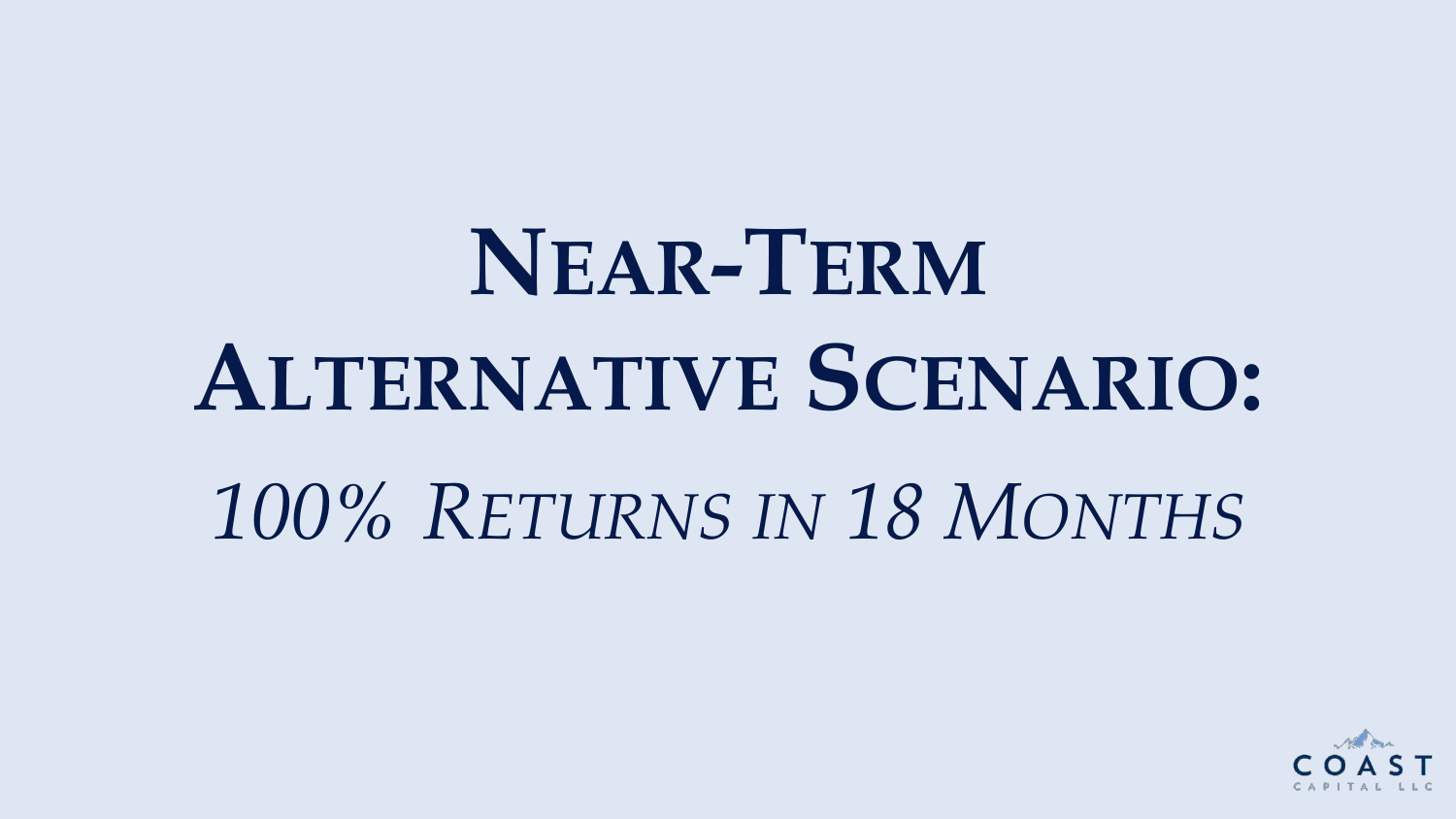**Near-Term Alternative:** *Vote Against Current Deal, Replace Board and Management Team, Implement Quick Near-Term Value Initiatives, Run Exhaustive Sale Process in end-2022 for 100% Upside*

| Q4 2021                                                              | (2)<br>Q4 2021 to Q1 2022                                                                                         | H1 2022                                                                                                                   | H1 to H2 2022                                                                                                                                   | $\sqrt{5}$<br>EoY 2022                                                                                                                                    |
|----------------------------------------------------------------------|-------------------------------------------------------------------------------------------------------------------|---------------------------------------------------------------------------------------------------------------------------|-------------------------------------------------------------------------------------------------------------------------------------------------|-----------------------------------------------------------------------------------------------------------------------------------------------------------|
| Vote Against current<br>Vista bid unless offer<br>price is increased | <b>Shareholders to consider</b><br>replacing conflicted and<br>underperforming Board                              | <b>Appoint new Board</b><br><i>members and</i><br>management team                                                         | Implement near-term<br>value creation initiatives<br>('low-hanging fruits')                                                                     | Run exhaustive sale<br>process and / or consider<br>relisting in the US                                                                                   |
|                                                                      | <i>members, including:</i><br>Jason Kingdon<br>➤<br>$\blacktriangleright$<br>Ijoma Maluza<br>Chris Batterham<br>➤ | $\triangleright$ CEO and other<br>management<br>candidates <b>already</b><br><i>identified by Coast</i><br><i>Capital</i> | Change rigid sales<br>➤<br>leadership and<br>structure<br>$\blacktriangleright$<br>Implement flexible<br>pricing and contracting<br>model       | Strategics likely to be<br>$\blacktriangleright$<br>more interested in<br>PRSM following new<br>management team and<br><i>increased revenue</i><br>growth |
|                                                                      | Murray Rode<br>➤                                                                                                  | New management<br>➤<br>team is highly<br>motivated and has a<br>detailed<br>understanding of the<br>RPA industry          | Developed segmented<br>➤<br>client list and sales<br>strategy<br>$\blacktriangleright$<br>Potential to drive<br>$25%$ + near-term YoY<br>growth | Attain an offer price<br>of £20+ per share<br>$( \sim 100\%$ upside in $\sim 18$<br>$months$ <sup>(1)</sup>                                               |



*(1) 100%+ upside from unaffected price of £8.32 as of August 27, 2021*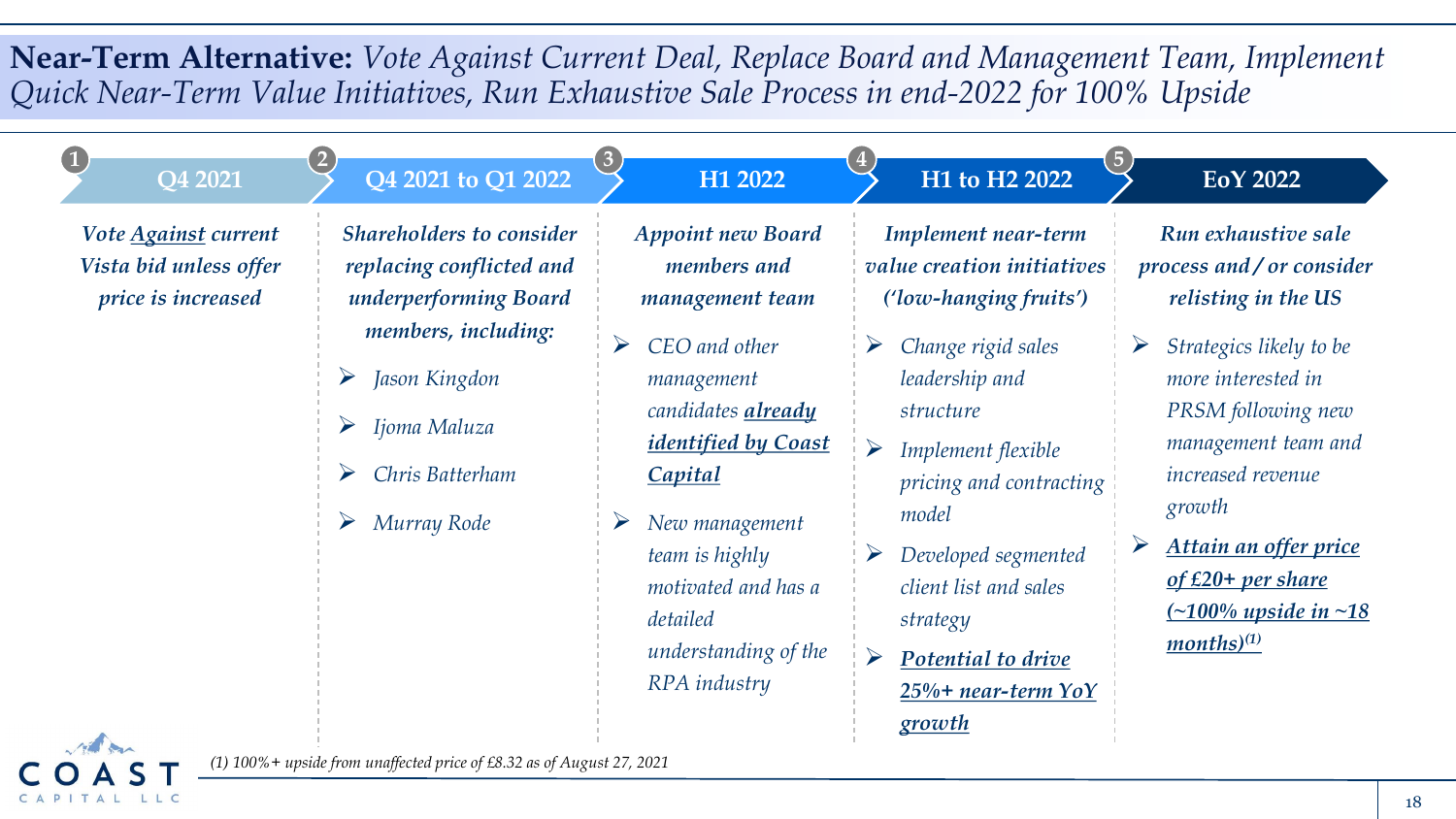## **Management Team Members to be Removed**

| <b>Team Member</b>                                                                   | Date of Joining<br><b>PRSM</b> | High-Growth<br><b>SaaS Experience</b> | <b>Searchspace</b><br>Affiliation $(1)$ | <b>Note</b>                                                                                                                                                                          | <b>Seek to Replace</b> |
|--------------------------------------------------------------------------------------|--------------------------------|---------------------------------------|-----------------------------------------|--------------------------------------------------------------------------------------------------------------------------------------------------------------------------------------|------------------------|
| <b>Jason Kingdon</b><br>(Chairman and CEO)                                           | 2008                           | N <sub>0</sub>                        | <b>Yes</b>                              | Led company through poor performance, little<br>vision or long-term strategy, unable to drive<br>motivation or innovation at the company, low<br>(and declining) investor confidence | Yes, Near-Term         |
| <b>Peter O'Neill</b><br>(Chief Revenue Officer)                                      | January 2018                   | <b>No</b>                             | <b>Yes</b>                              | Rigid, hierarchical and old-school decision maker/<br>sales contributor, no experience in high-growth<br>tech or building long-lasting growth                                        | Yes, Near-Term         |
| <b>Ian Horobin</b><br>(Chief Product Officer)                                        | February 2020                  | <b>No</b>                             | <b>Yes</b>                              | No high-growth product development experience,<br>unsuited for current job                                                                                                           | Yes, Near-Term         |
| <b>Chip Coyle</b><br>(Chief Marketing Officer)                                       | April 2020                     | <b>No</b>                             |                                         | Unusually quiet for a lead marketeer of a high-<br>growth tech company, deteriorating brand and<br>analyst ratings under his leadership                                              | Yes, Later             |
| <b>Jon (Jet) Theuerkauf</b><br>Chief Customer Strategy<br>and Transformation Officer | November 2020                  | <b>No</b>                             |                                         | No experience in high-growth technology, evaluate<br>suitability for current job                                                                                                     | Yes, Later             |



*(1) Current CEO was the founder of Searchspace, and has hired his ex-colleagues from the firm who are underperforming at their current roles at PRSM*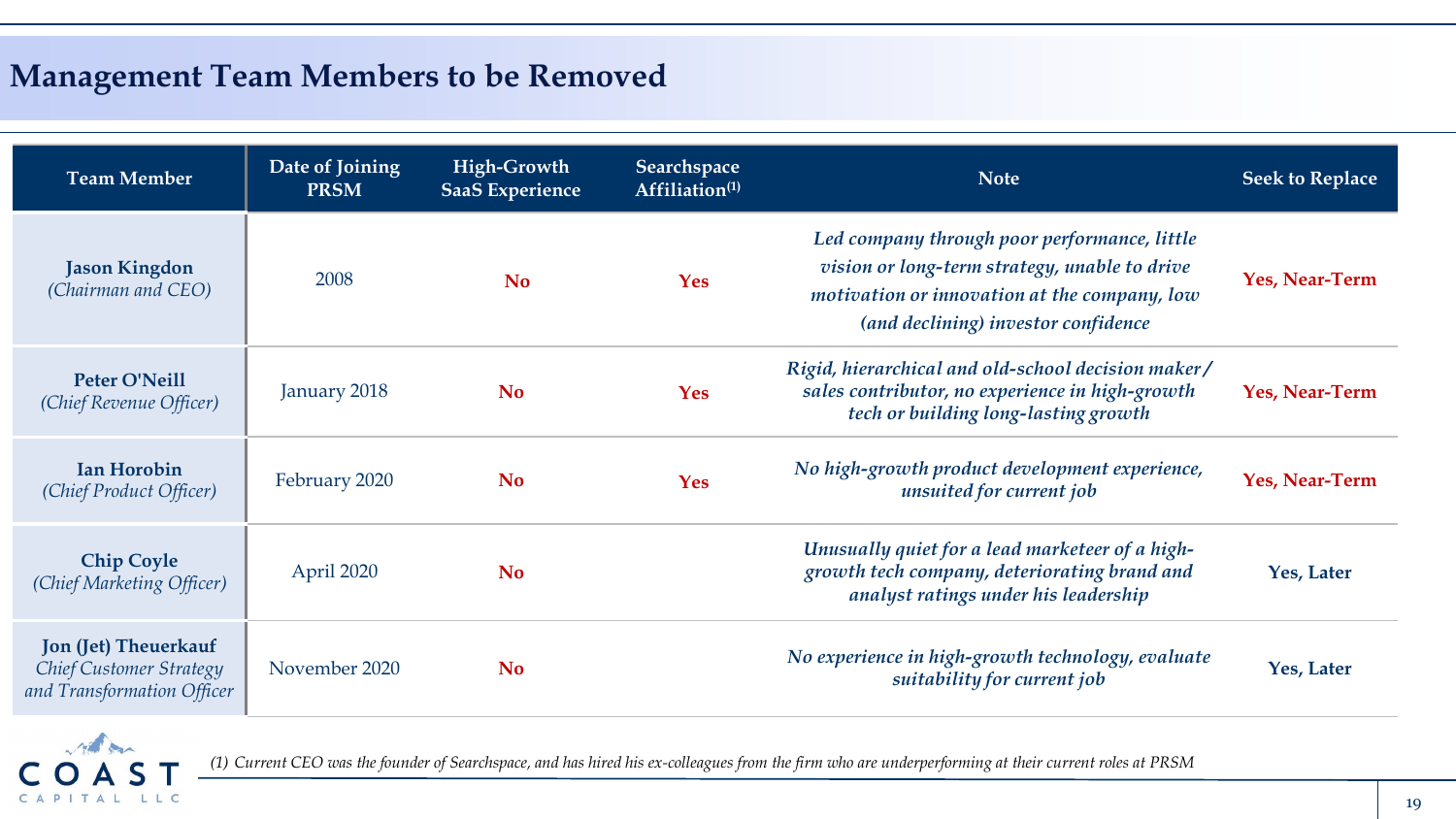## **Company Has Massively Underperformed on Multiple Metrics Under Current CEO**



#### *CEO approval:*

- ✓ *UiPath: 91%*
- ✓ *Automation Anywhere: 70%*
- × *Blue Prism: 56% before transaction – now less than 50%!*

*Employee reviews have deteriorated with Jason Kingdon as CEO (employee ratings down from 4.4 to 3.5 out of 5)*

*"Leadership and organization has not been strong since 2019 and has caused slowdown in market capture."*

*- Current PRSM employee, September 2021, Glassdoor*

*" Fantastic product…Terrible management which leads to high turnover" - Current PRSM employee, August 2021, Glassdoor*



**Deteriorating Glassdoor Reviews Under Current CEO… … As Well As Market Positioning**



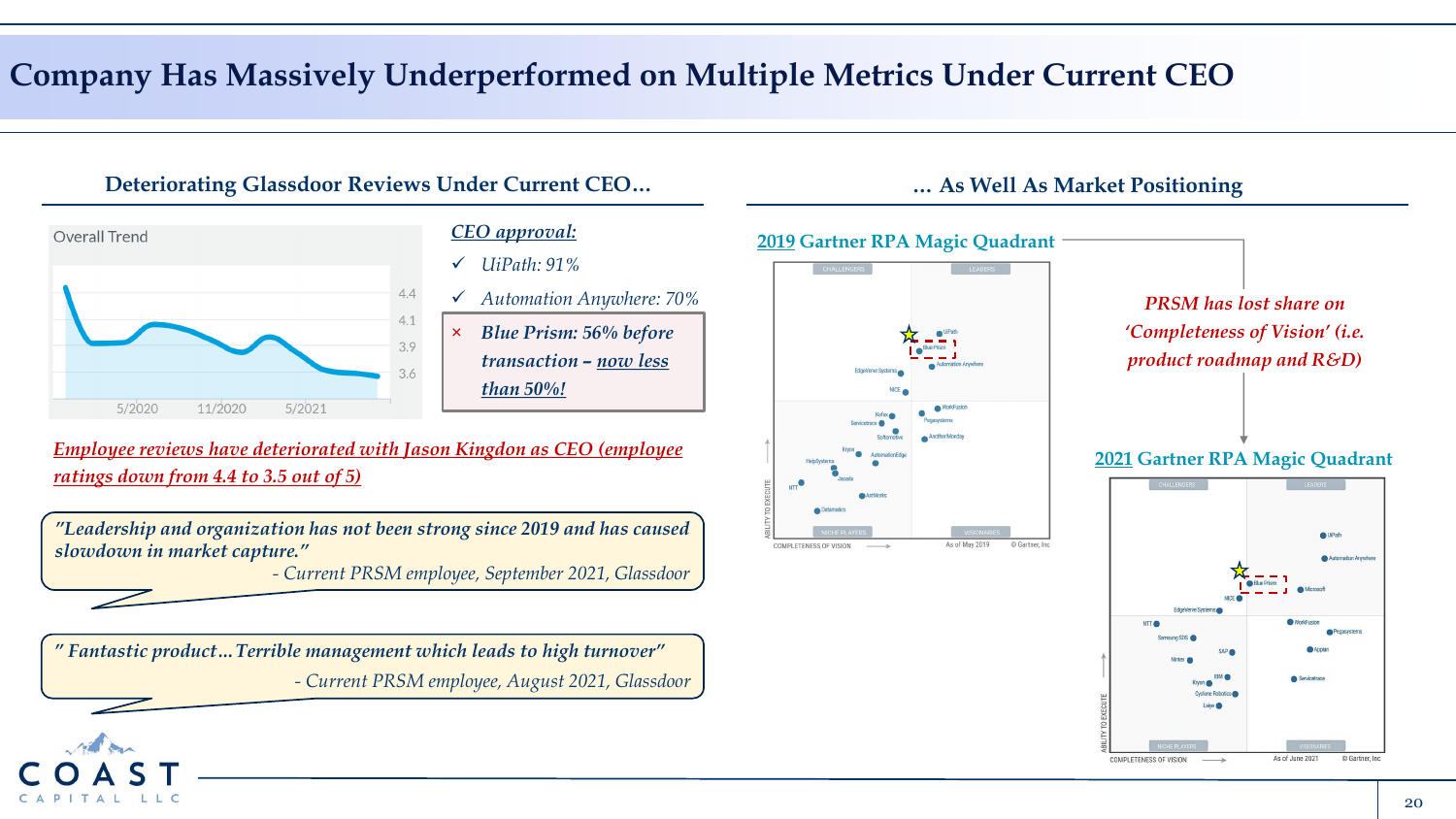#### But it's not too late! Despite poor leadership, PRSM is growing at 20%+ due to its strong core product and expanding TAM

#### *Few near-term value creation initiatives can drive 25%+ YoY growth:*

| <b>Initiative</b>                                                                   | <b>Current Issues</b>                                                                                                                                                                                                                                                                                                                                                               | <b>Identified Near-Term Remedies</b>                                                                                                                                                                                                                                                                                                                                                    |  |  |
|-------------------------------------------------------------------------------------|-------------------------------------------------------------------------------------------------------------------------------------------------------------------------------------------------------------------------------------------------------------------------------------------------------------------------------------------------------------------------------------|-----------------------------------------------------------------------------------------------------------------------------------------------------------------------------------------------------------------------------------------------------------------------------------------------------------------------------------------------------------------------------------------|--|--|
| $\mathbf 1$<br>Change rigid sales<br>structure currently<br>driven out of UK        | × Client onboarding decisions made by management in the UK<br>× Regional managers have minimal flexibility to win new logos<br>or expand existing logos (on pricing and contracting)<br>× Focused on 'keeping-lights-on' rather than growing business<br>× Multiple sales leaders have contacted Coast Capital to voice<br>their frustration at PRSM's overly-rigid sales structure | $\checkmark$ Drive greater flexibility in winning new business with the<br>right incentive plan (focus on growing business rather than<br>'keeping lights on')<br>$\checkmark$ Change compensation targets to ACV <sup>(1)</sup> vs. TCV <sup>(1)</sup><br>$\checkmark$ Opportunity to drive 200% + growing in existing accounts<br>based on client demand under right sales leadership |  |  |
| $\left( 2 \right)$<br>Flexible pricing and<br>contracting policy                    | × PRSM currently losing 70% + new logo RFPs vs. UiPath and<br>Automation Anywhere due to rigid and higher pricing                                                                                                                                                                                                                                                                   | $\checkmark$ Evaluate lower pricing and volume discounts<br>$\checkmark$ Reduce 3-year minimum contract commitment to $\leq 1$ -year                                                                                                                                                                                                                                                    |  |  |
| $\left( 3 \right)$<br>Tiered go-to-market<br>and client<br>segmentation<br>strategy | × One team of sales representative for all client types (large-<br>scale enterprises to SMEs)<br>× No differentiated sales strategy by client segment<br>× Minimal spend on 'client farming' (all reps primarily focused<br>on low ROI new logos wins)                                                                                                                              | $\checkmark$ Develop detailed 'client pyramid' (top tier: largest strategic<br>accounts, second tier: large enterprises, third tier: mid-sized<br>corporates, fourth tier: SMEs)<br>$\checkmark$ Different sales reps and compensation structure by client tier<br>$\checkmark$ Focus on client farming vs. excessive spend on new logo wins                                            |  |  |



*(1) ACV: annual contract value, TCV: total contract value*

*Remedies identified in-conjunction with leading industry experts and prior management team members*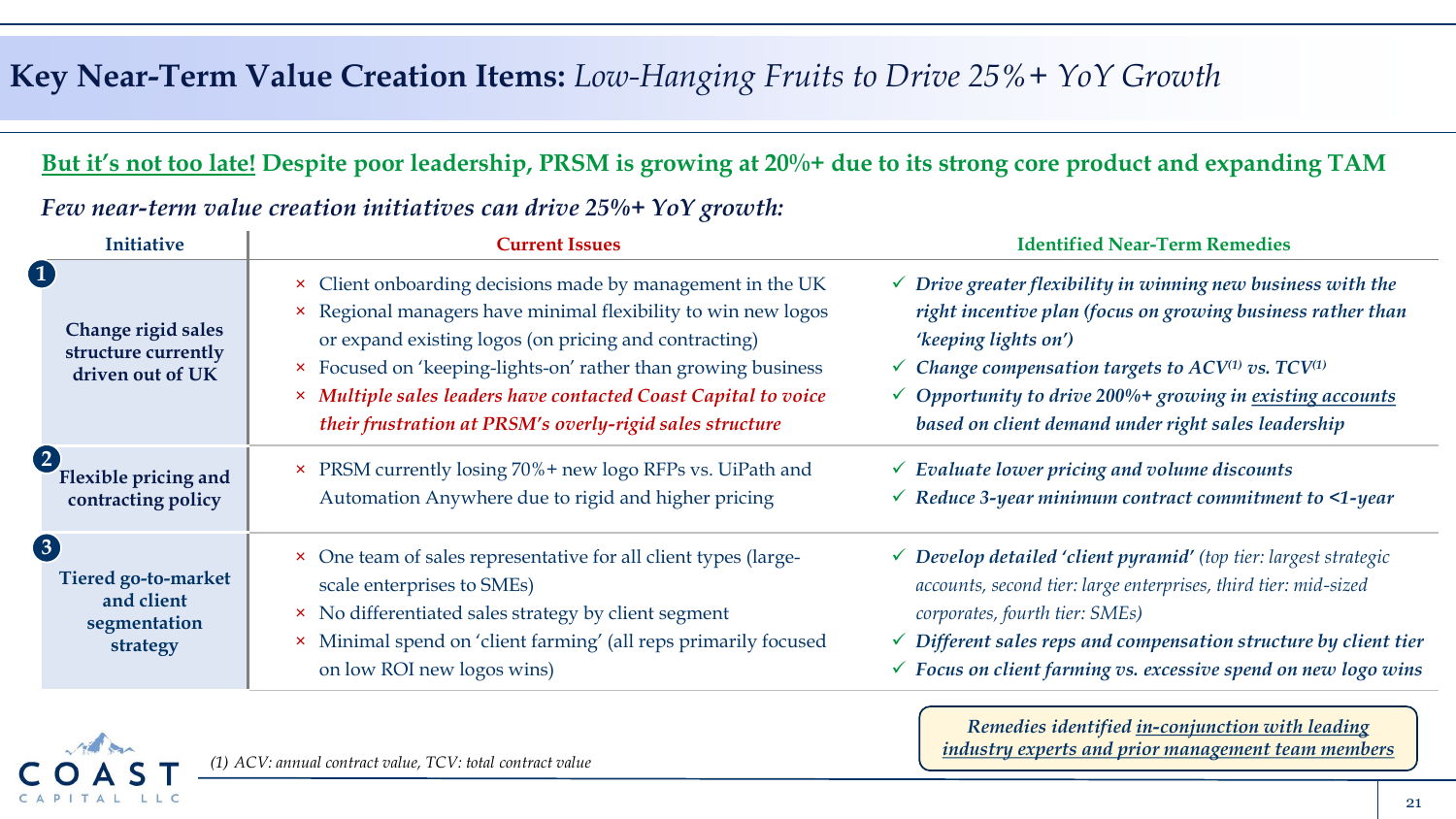## **PRSM's Product is Strong, But Sales and Go-To-Market is Flawed:** *This Can be Corrected!*

*Multiple channel partners and MSPs(1) have highlighted strength of PRSM's product:*

- ➢ *Scalable product with high level of security and governance*
- ➢ *High ROI and low error rate*

CAPITAL LLC

➢ *"For an internal accounting team, UiPath is like an Excel Spreadsheet whereas Blue Prism is like an SAP system" – end-to-end deployment at the server level (not desktop level), highly scalable and sticky*

#### *Yet there are issues with pricing, contracting and response times from Blue Prism*

- ➢ *Sticker pricing is almost 2x that of UiPath and Automation Anywhere*
- ➢ *Blue Prism deal desk is very rigid on pricing and volume discounts, with unusually long response times (all members based in the UK)*
- $\triangleright$  Clients unable to scale-up quickly if bots are not already contracted (i.e. need to sign a new contract to *scale-up which is time consuming)*

*"Blue Prism is the best product, but we cannot manage scaling up or down inside a contract, we need a new contract which is inefficient"*

*- Top 3 MSP (IT & BPO company) globally*

> *"We prefer Blue Prism but the price point and flexibility we have with UiPath is much better"*

*- Top 5 MSP (IT & BPO company) globally*

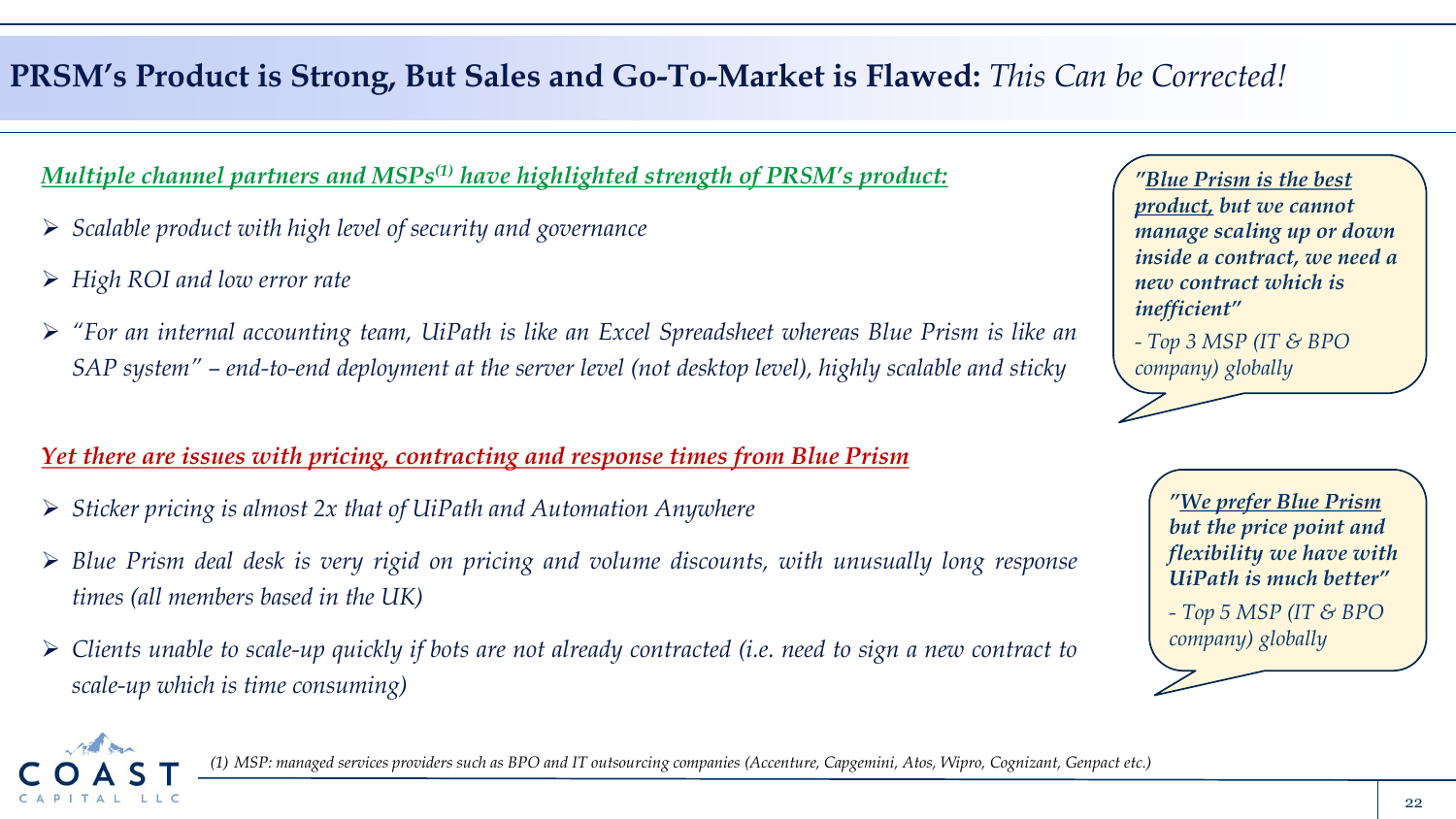# **MEDIUM-TERM ALTERNATIVE SCENARIO:** *3-YR PRICE TARGET OF £30 TO £60 PER SHARE*

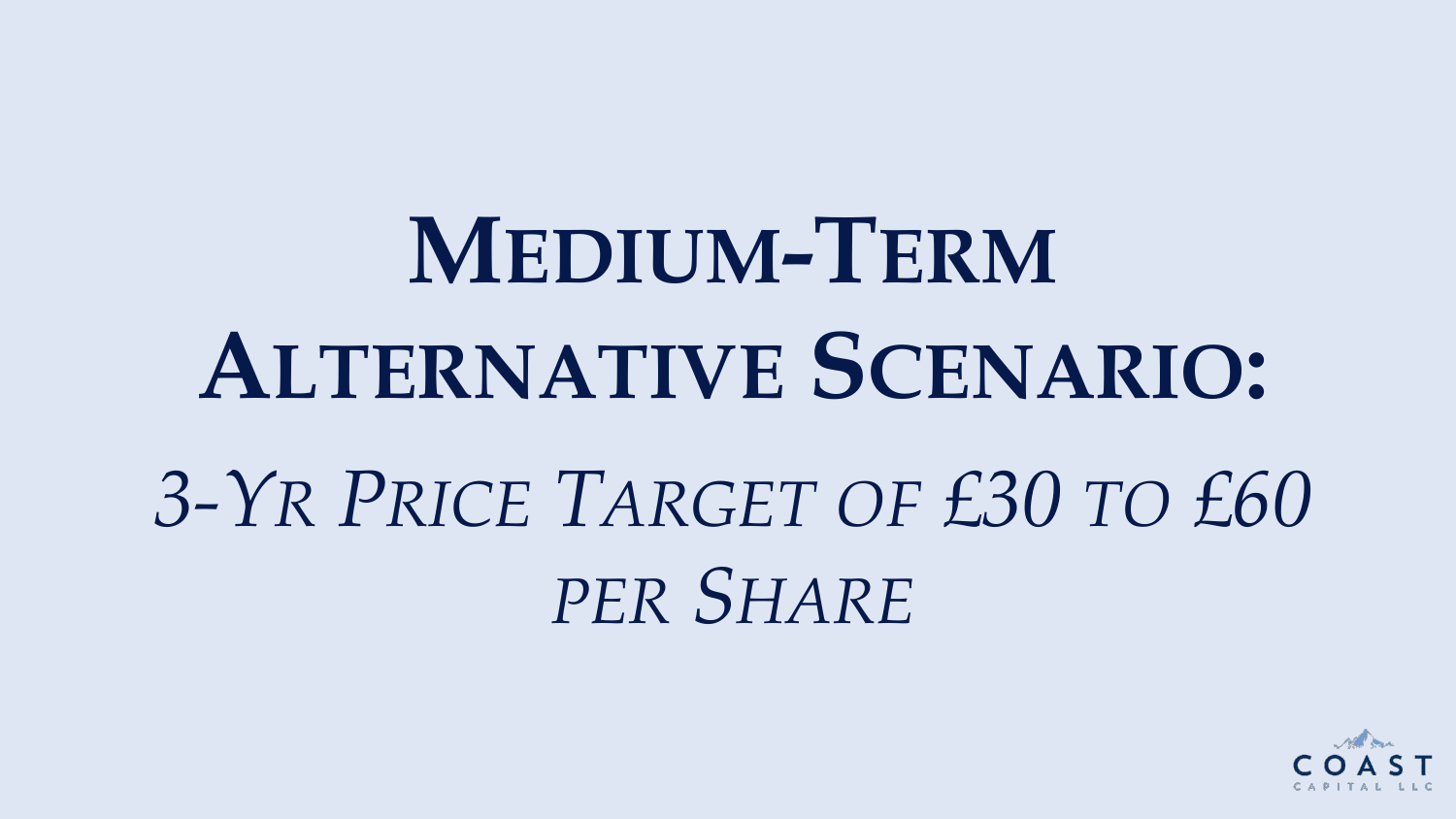## **Overview of Medium-Term Value Creation Plan**

CAPITAL LLC

| <b>Value Creation Lever</b>                     | <b>Current Situation</b>                                                                                                                                                                                                                      | <b>Value Creation Opportunity</b>                                                                                                                                                                                                                                                                                  |  |
|-------------------------------------------------|-----------------------------------------------------------------------------------------------------------------------------------------------------------------------------------------------------------------------------------------------|--------------------------------------------------------------------------------------------------------------------------------------------------------------------------------------------------------------------------------------------------------------------------------------------------------------------|--|
| <b>Product Enhancements</b>                     | Low R&D spend historically<br>Product roadmap requires key new features<br>➤<br>Lack of client and analyst feedback in product development                                                                                                    | Drive higher spend on R&D by \$200mn+ over 3 years<br>Clear product development areas and M&A targets identified<br>Voice of customer culture: integrate client feedback in<br>product roadmap                                                                                                                     |  |
| <b>Improve Go-To-Market</b><br><b>Strategy</b>  | Hierarchal and centralized decision making for onboarding<br>new clients (out of UK)<br>High sales attrition in the US                                                                                                                        | Decentralize decision making: greater flexibility to local sales<br>managers in onboarding new clients<br>Flexible pricing model, compensation based on ACV vs. TCV<br>Tiered client list and differentiated sales strategy by tier<br>$\blacktriangleright$                                                       |  |
| <b>Management Changes</b>                       | Underperforming product and sales leadership<br>➤<br>Leadership based in UK despite high US growth potential<br>➤                                                                                                                             | Change leadership for product and sales functions<br>Increase management presence / client engagement in the US<br>Drive entrepreneurial and innovative culture in-line with<br>$\blacktriangleright$<br>high-growth SaaS peers in the US                                                                          |  |
| <b>Improve Branding and</b><br><b>Marketing</b> | PRSM considered 'staid' and 'corporate' vs. peers (despite<br>strong product features and growth potential)<br>Deteriorating relations with analyst and IT service partners<br>$\blacktriangleright$<br>Lack of press coverage on the company | Reinvigorate the Blue Prism brand as a leader in unattended<br>automation; actively market customer success stories<br>Improve relations with key industry analysts (Gartner,<br>Forrester, HfS) and IT service partners (Accenture, E&Y etc.)<br>Drive higher press and analyst coverage<br>$\blacktriangleright$ |  |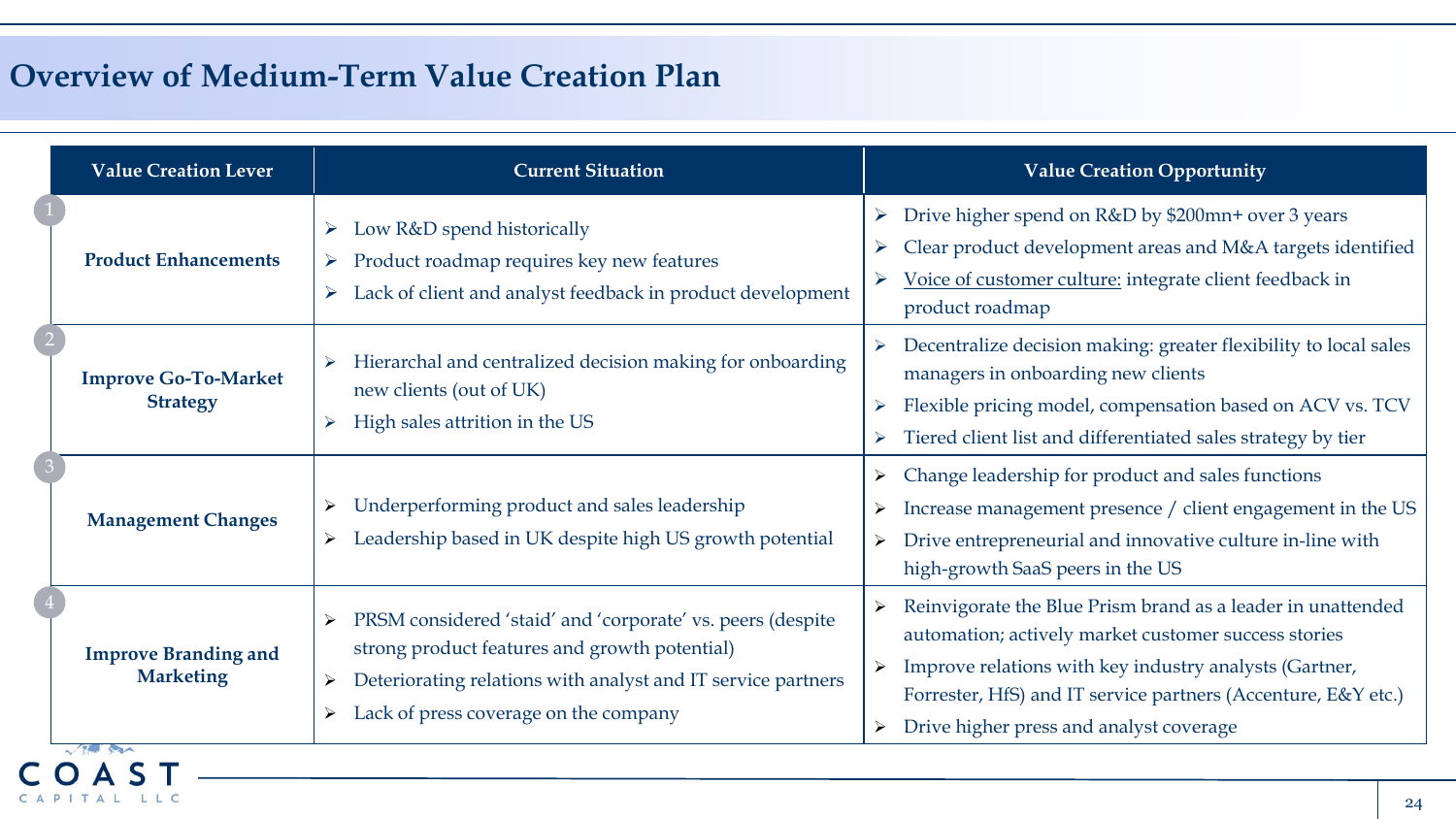## **Revenue Projections Under Value Creation Plan Verified by Leading Operational Experts**

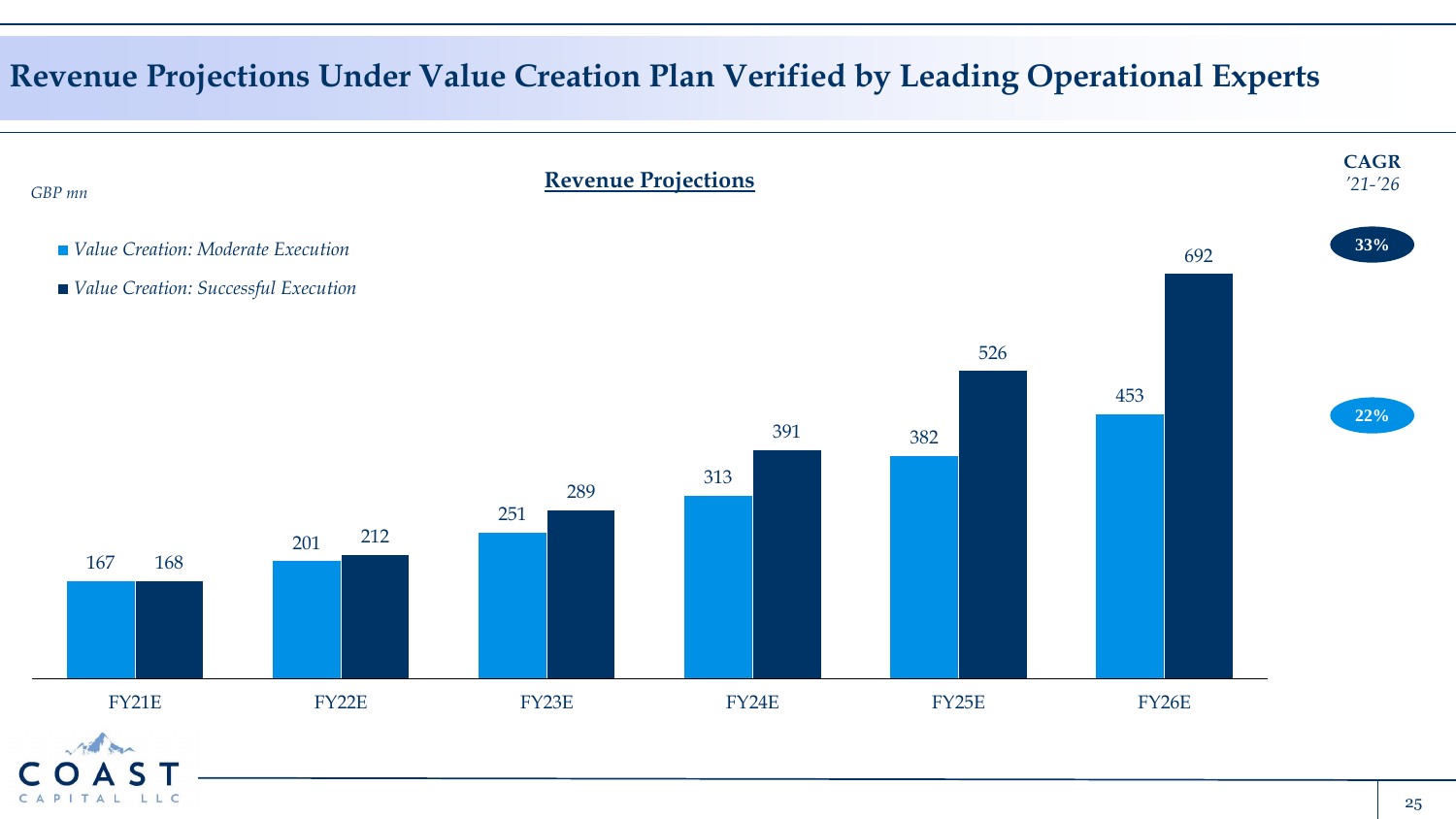## **Price Targets:** *Strong Upside Potential From Current Price*



| <b>Money Multiple</b>              | 77.<br>1.77A | 2.65x |                     |
|------------------------------------|--------------|-------|---------------------|
| $A$ nnii $2$ li $7$ e $C$<br>11/1/ | 46.1%        | 38.3% | $F \cap R$<br>2.5/0 |